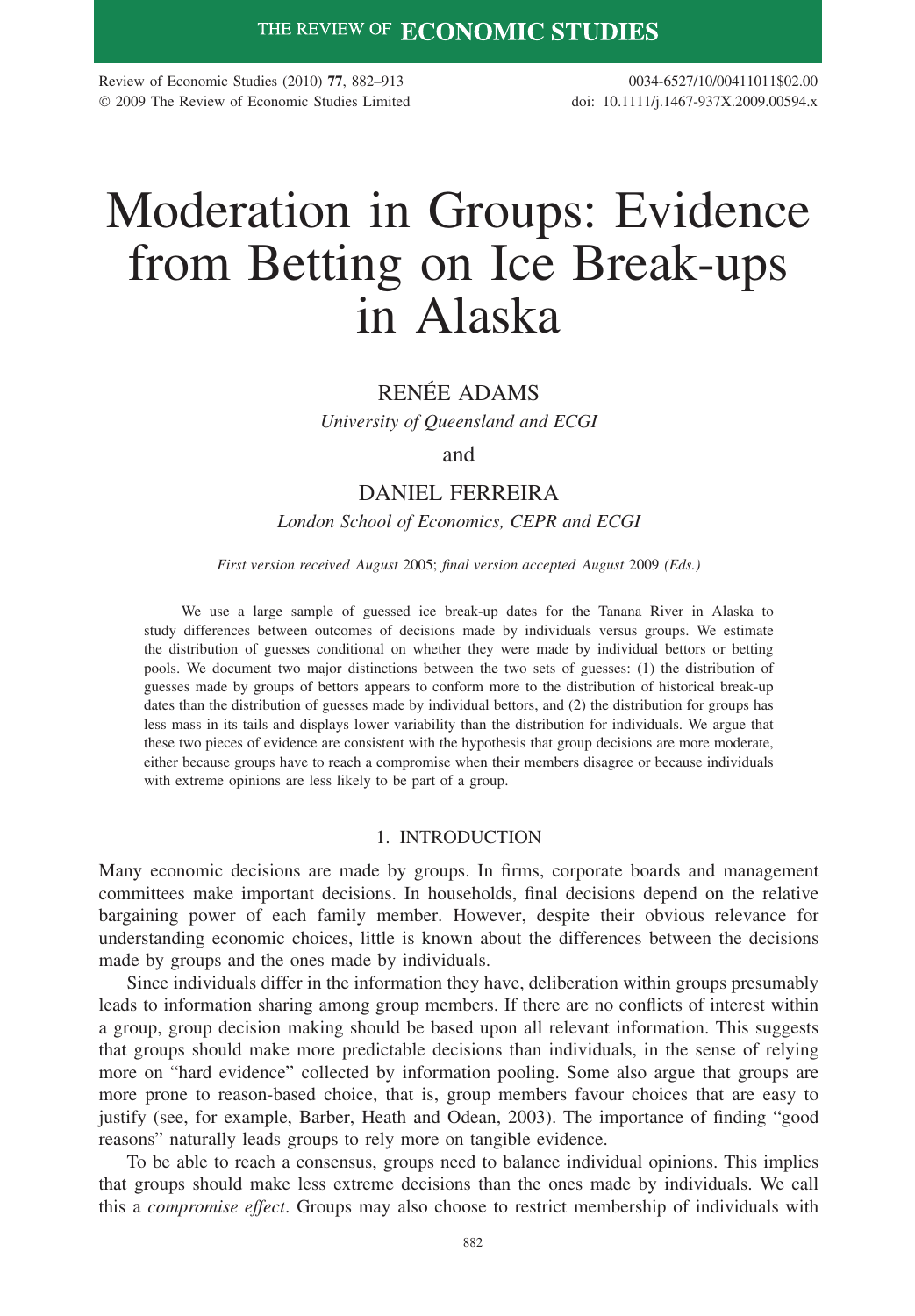extreme opinions, or individuals with extreme opinions may choose not to join groups. We call this a *membership effect*. Taken together, these arguments imply that groups should make more moderate decisions than individuals.<sup>1</sup>

We develop a simple model in which these two effects interact and lead to moderation in groups that are endogenously formed. In order to avoid compromise, some individuals choose not to be group members.2 Thus, the key insight from the model is that endogenous membership amplifies the moderating effect of groups.

Some experimental studies document cognitive biases specific to group decision making that may result in more extreme outcomes. For example, there is evidence that groups sometimes make riskier choices than individuals, a phenomenon that has been labelled "risky shifts" (Wallach and Kogan, 1965; Stoner, 1968). A related empirical regularity is known as "group polarization", which happens when group judgment deviates significantly from the average of the pre-discussion individual judgments, in the direction of higher "extremity" (Moscovici and Zavalloni, 1969; Kerr, 1992). Finally, there is the phenomenon of "groupthink" (Janis, 1982), which can be described as a "...dysfunctional mode of group decision-making characterized by a relentless striving for unanimity, resulting in a reduction in independent critical thinking" (Forbes and Milliken, 1999).

Such biases could counteract the moderating effects we describe above. Groupthink and group polarization could lead groups to discard some evidence aggregated through information pooling, which may make group decisions less predictable, while group polarization and risky shifts could lead groups to make more extreme decisions than the ones made by individuals. Research on small groups sometimes suggests that "small-group judgments tend to be more volatile and extreme" (Surowiecki, 2005, p. 176). Thus, the question "Are decisions made by groups more or less predictable and extreme than the ones made by individuals?" is, in principle, an open one.

The main contribution of this paper is to complement the experimental literature on group behaviour by presenting field evidence consistent with the idea that the outcomes of decisions made by individuals and groups differ systematically. We use data from an unusual betting game played in Alaska by a large number of individuals in 2002. The Nenana Ice Classic, 2002, named after the city of Nenana, started in 1917 when a group of surveyors for the Alaska Railroad made bets with each other on the date the ice on the Tanana River would break up. Nowadays, bets can be made on the Tanana River ice break-up date by buying tickets. The ticket holders whose guess is closest to the exact minute of break-up win the Jackpot. In 2002, the amount that could be won was \$304,000.

Our primary data consist of the Nenana Ice Classic's *List of Guesses* for 2002. This is the official compilation of guesses that serves to determine the winners of the Ice Classic. It lists the names of each bettor in the order of predicted break-up date, hour and minute. Using bettors' names, we classify guesses into those made by individual bettors or by groups of bettors (*betting pools*). To examine whether the betting behaviour of groups is more or less extreme than that of individuals, we use estimates of the distribution of guesses conditional on this information  $3$ 

1. These ideas are well-known in the social psychology literature on groups. According to Levine and Moreland (1998), there are two mechanisms for the resolution of disagreement among group members: (i) *change of position*: members either compromise or adopt the position of others, and (ii) *redefinition of group boundaries*: non-conforming members leave the group.

2. Kocher, Strauß and Sutter (2006) provide experimental evidence that unwillingness to compromise and the desire to preserve autonomy are the main reasons why individuals choose not to join groups.

3. We discuss potential problems with our classification in detail in Sections 4 and 6.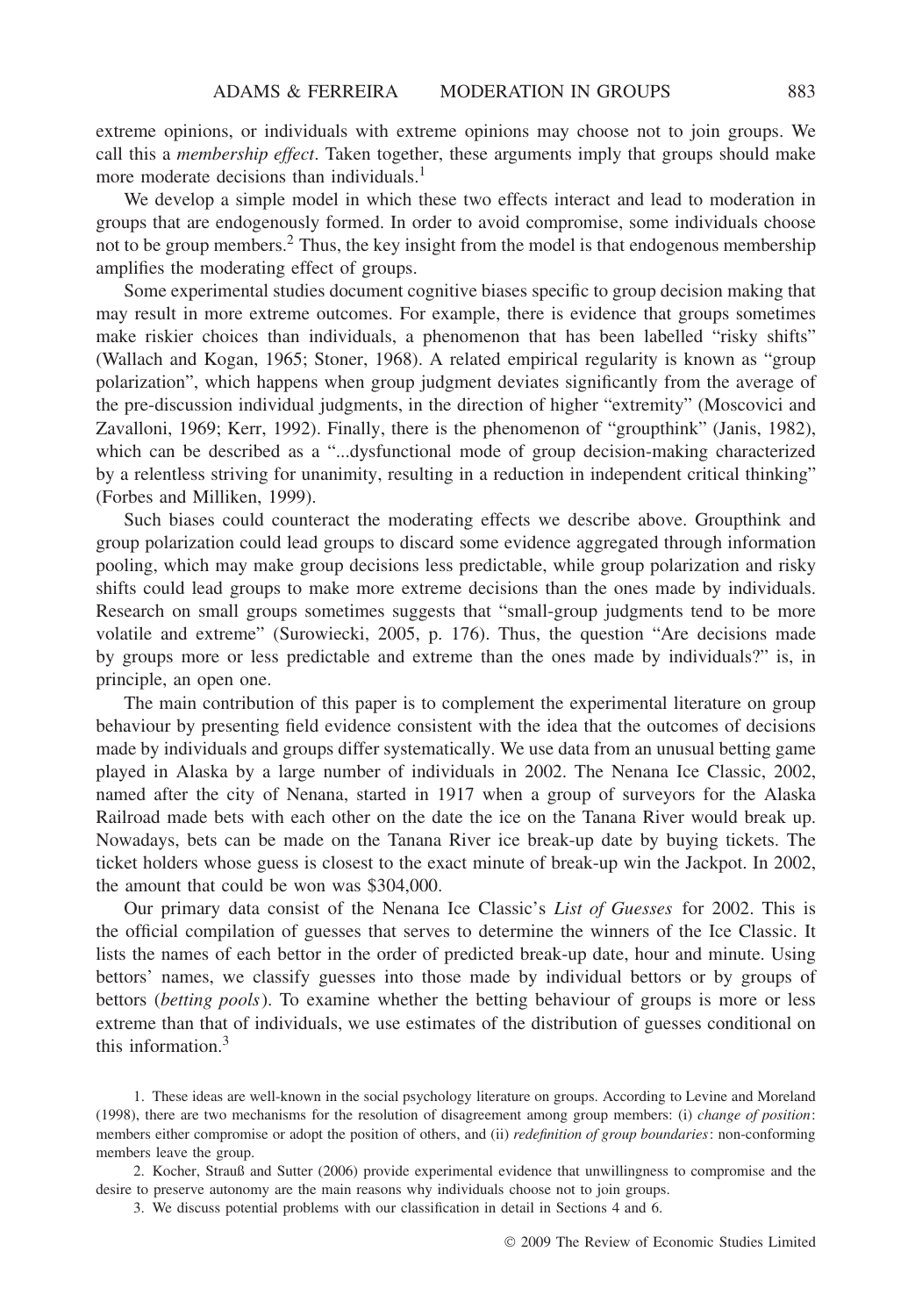There are many advantages of using this game to study differences between group and individual decision making. First, it is a real game that participants most likely understand and choose to play voluntarily. The rules are very simple, the game has been around for a long time, and all participants have access to the same information necessary for an educated guess. The tickets are accompanied with brochures that provide a tabulation of the historical break-up dates and times since 1917, and weather and ice condition information can be obtained from the Nenana Ice Classic website, as well as from online and print services. Thus, concerns about whether agents understand the problem or have the right incentives to behave in the expected manner are minimal.

Second, the decisions we examine are easy to measure and the dataset is very large. We are able to use 290,051 (virtually all) guesses for the 2002 break-up. Since we analyse essentially the entire population of guesses, we are able to obtain very precise estimates.

Of course, our data also have their limitations. Because we compare group and individual decision making in the context of a wagering game, our results may not generalize to situations in which participants do not behave in risk-seeking ways. It is also difficult to determine whether groups perform better or worse than individuals, because there is no obvious measure of good performance in this game. As Thaler and Ziemba (1988), Farrell *et al.* (2000) and Forrest, Simmons and Chesters (2002) point out, this issue is generally difficult to address in the context of wagering games. In this case, bettors face a trade-off between risk and return: betting on the most obvious dates would most likely imply a smaller prize, if right, because the prize is shared by all winners. Without knowledge of risk preferences, it is difficult to say that one guess is "better" than another one. This issue is complicated by the fact that the objectives of betting pools may be different from those of individuals, and that factors other than the expected return on the bet may play a role in bettors' objectives, such as, for example, fun.<sup>4</sup>

Because we rely on non-experimental data, we also cannot control for all aspects one may think are important. In particular, we cannot perfectly disentangle the direct effects of groups on outcomes from the effects of individuals' characteristics on group membership. Thus, we primarily provide evidence for the *joint hypothesis* that groups make more moderate decisions, either because they require a compromise among their members, or because individual characteristics may affect group membership, or both. However, we also provide some evidence that selection on individual characteristics alone is not sufficient to explain our findings.

Our main findings can be summarized as follows. First, the distribution of group guesses appears to conform more to the distribution of historical break-up dates than the distribution of individual guesses. In this sense, group guesses are more predictable. For example, individual bettors place more weight on earlier spikes in the historical break-up distribution than on later spikes, which is consistent with the idea that individual bettors may be biased towards earlier break-up dates. Second, we find that the group guess distribution places less weight on the tails and displays lower variability than the distribution for individuals.

By means of individual fixed-effects regressions, we also show that individuals who bet both alone and in groups are more likely to make their extreme guesses alone, suggesting that the moderating effect of groups works not only through the sorting of similar people

<sup>4.</sup> The results may also not generalize to situations in which utility functions and payoffs are invariant across individuals and groups or to situations in which individuals cannot choose to act alone as well as with a group. In addition, unlike in many experimental studies, per capita payoffs are not equal across individual bettors and betting pools. While our results seem to hold even if we restrict ourselves to groups and examine variation in group size, it is possible that having the choice to bet alone changes the way individuals negotiate about the pool's betting behaviour.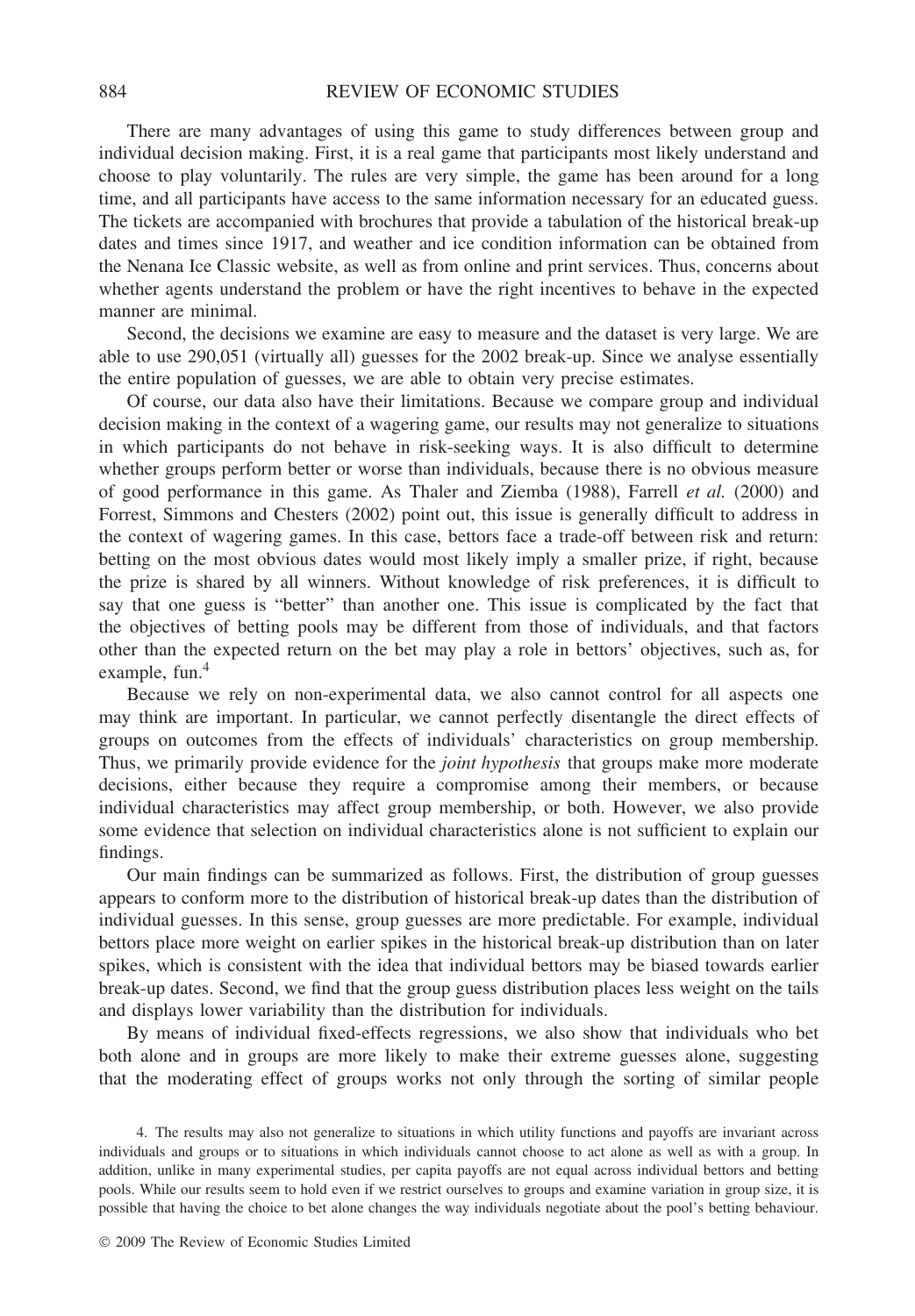into the same groups. Although the fixed-effects regressions cannot hold the characteristics of the other group members fixed, it goes a long way towards illuminating the mechanism that leads to moderation in groups. Because we focus on a subsample of individuals who bet both alone and in groups, these results rule out the possibility that only people with moderate bet preferences choose to join groups. In this subsample, moderation in groups occurs either because of compromise or because group members cannot "agree" upon an extreme guess, and consequently choose to place their extreme guesses alone or leave groups that have guess preferences that are too different from their own.

To confirm that our findings are not special to the year 2002, we replicate our tests using 2008 data. Although we cannot use the same approach to classify bettors into individuals versus pools as in 2002, we were able to obtain a list of "registered pools" from the Ice Classic office, which was not available for 2002. A major advantage of using the 2008 data is that this subsample of pools is free from measurement error, which enables us to assess the impact of measurement errors on our results. Overall, the data from 2008 confirm the main results found in 2002: the guess distribution for pools displays a lower variance than the guess distribution for individuals.

Our evidence suggests that groups behave more conservatively than individuals. This statement, by itself, does not say anything about the relative *rationality* of group versus individual decision making. However, because group decisions appear to differ systematically from individual decisions and many economic decisions are made by endogeneously formed groups, our findings have economic implications, at least for situations similar to those we study.

The paper is structured as follows. In Section 2 we discuss the related literature. We present a simple model that illustrates the main ideas in Section 3. Section 4 describes the data. We discuss factors that are likely to affect decisions and present our results in Section 5. We address selection and other data-related issues in Section 6. We present the results for the 2008 data and their implications for potential problems with measurement errors in Section 7. We conclude in Section 8.

## 2. RELATED LITERATURE

The literature on wagering games, such as sports betting and lotteries, is extensive. Its primary focus has been to analyse the efficiency of betting markets and to estimate bettors' utility and demand functions (for surveys of this literature, see, for example, Sauer, 1998; Williams, 1999). Empirical papers in this literature have generally relied on aggregate data on bets. In contrast, we are able to identify the entire betting portfolios of individual bettors.

Few empirical papers in economics explicitly compare group to individual decision making. The main questions in the ones that do are the relative rationality and performance of groups versus individuals. Bone, Hey and Suckling (1999) find no evidence that groups conform more to expected-utility maximizing behaviour than individuals. Using field-data on mutual fund performance, Prather and Middleton (2002) also find no evidence that differences in fund performance can be attributed to differences in group versus individual decision making. Work by Blinder and Morgan (2005) documents contrasting results. Using experiments that are specifically designed to simulate how decisions about monetary policy are conducted in central banks, they provide experimental evidence that groups make both faster and better decisions than individuals. In experimental beauty-contest games, Kocher and Sutter (2005) find that groups do not appear to be more rational than individuals, but they tend to learn faster. In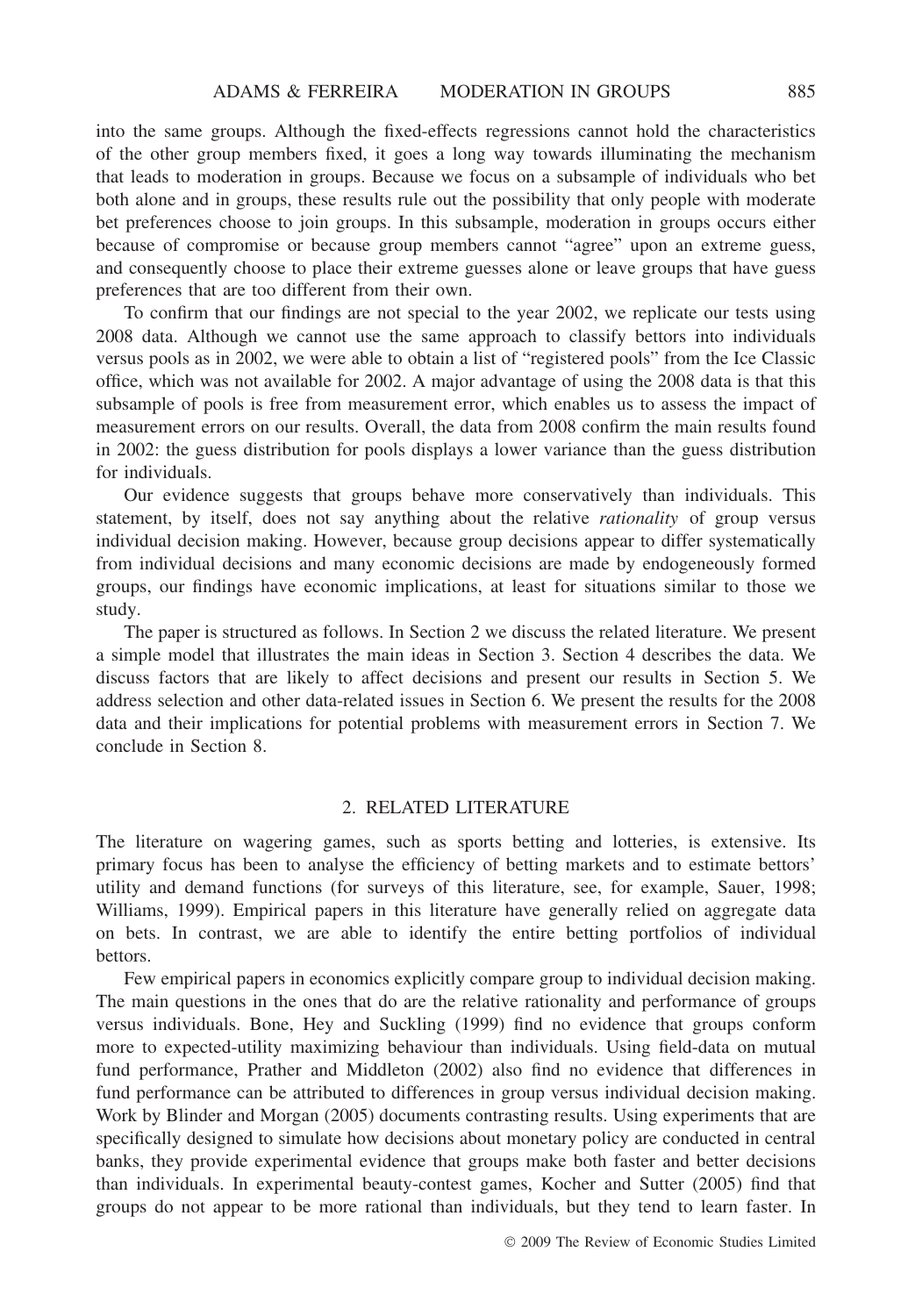a similar setting, Sutter (2005) finds that larger groups perform better. None of these papers addresses our hypothesis that groups are more moderate.<sup>5</sup>

Barber *et al.* (2003) provide field evidence that stock clubs, relative to individual investors, are more likely to engage in reason-based choice when picking stocks. Their findings are consistent with the hypothesis that group decisions are more predictable on the basis of hard evidence (i.e. "good reasons"). Adams, Almeida and Ferreira (2005) find that stock returns are significantly more variable for firms run by powerful CEOs. They stress that in firms in which the CEO has less discretion, decisions are more clearly the product of consensus among the top executives. Bär, Kempf and Ruenzi (2005) provide evidence that team management reduces portfolio risk in mutual funds. Rockenbach, Sadrieh and Mathauschek (2007) present experimental evidence that for a given expected return, groups, relative to individuals, are more likely to invest in portfolios with lower standard deviations. These findings are broadly consistent with the ones in this paper.

The social psychology literature on group decision making has also analysed the specific effect of group processes on different dimensions of group decisions, such as their extremity and riskiness. As discussed by Moscovici and Zavalloni (1969), a natural hypothesis is that the "group consensus" (the final choice made by a group) represents "an averaging, a compromise among individual positions". This idea is supported by a number of experimental research findings, such as those of Kogan and Wallach (1966), who find that group judgment represents the average of the prior individual judgments, even when consensus is achieved via group discussion of each prior judgment.

While this evidence is consistent with a moderating effect of groups, as we described in the introduction, there is also experimental evidence for cognitive biases, such as "risky shifts", "group polarization", and "groupthink", which may make group decisions less predictable and more extreme than individual ones. Risky shifts in groups occur when groups make riskier choices than those that would represent a compromise between the choices of the individuals comprising the group (Wallach and Kogan, 1965). Groups may also display "cautious shifts" (Stoner, 1968). Eliaz, Ray and Razin (2006) develop a model that links the phenomenon of choice shifts to well-known failures of expected-utility theory.

Group polarization arises when "members of a deliberating group move toward a more extreme point in whatever direction is indicated by the members' predeliberation tendency" (Sunstein, 2002). See also Cason and Mui (1997), who are among the first to incorporate the idea of group polarization in economics. For a recent model of group polarization, see Glaeser and Sunstein (2007).

Finally, the phenomenon of "groupthink" (Janis, 1982) may lead groups to ignore "hard evidence" at their disposal to irrationally pursue unanimity, which may lead to an increase in the riskiness and unpredictability of group decisions. Bénabou (2008) provides a formal model of this phenomenon.

Ultimately, whether group decisions are more or less risky than individual decisions is an empirical issue. It is possible that group polarization, risky shifts or groupthink may attenuate or even reverse the *compromise effect* of group decision-making. What is less clear from the experimental literature is how important these biases are when group formation is endogenous. Because the issue of group membership has received little attention in the previous literature,

<sup>5.</sup> From a theoretical perspective, the most closely related argument is in the work of Sah and Stiglitz (1986, 1991). In their models, because group members may disagree, group decision making entails a *diversification-ofopinions* effect. The final group decision will be a compromise, which reflects the different opinions of the group members.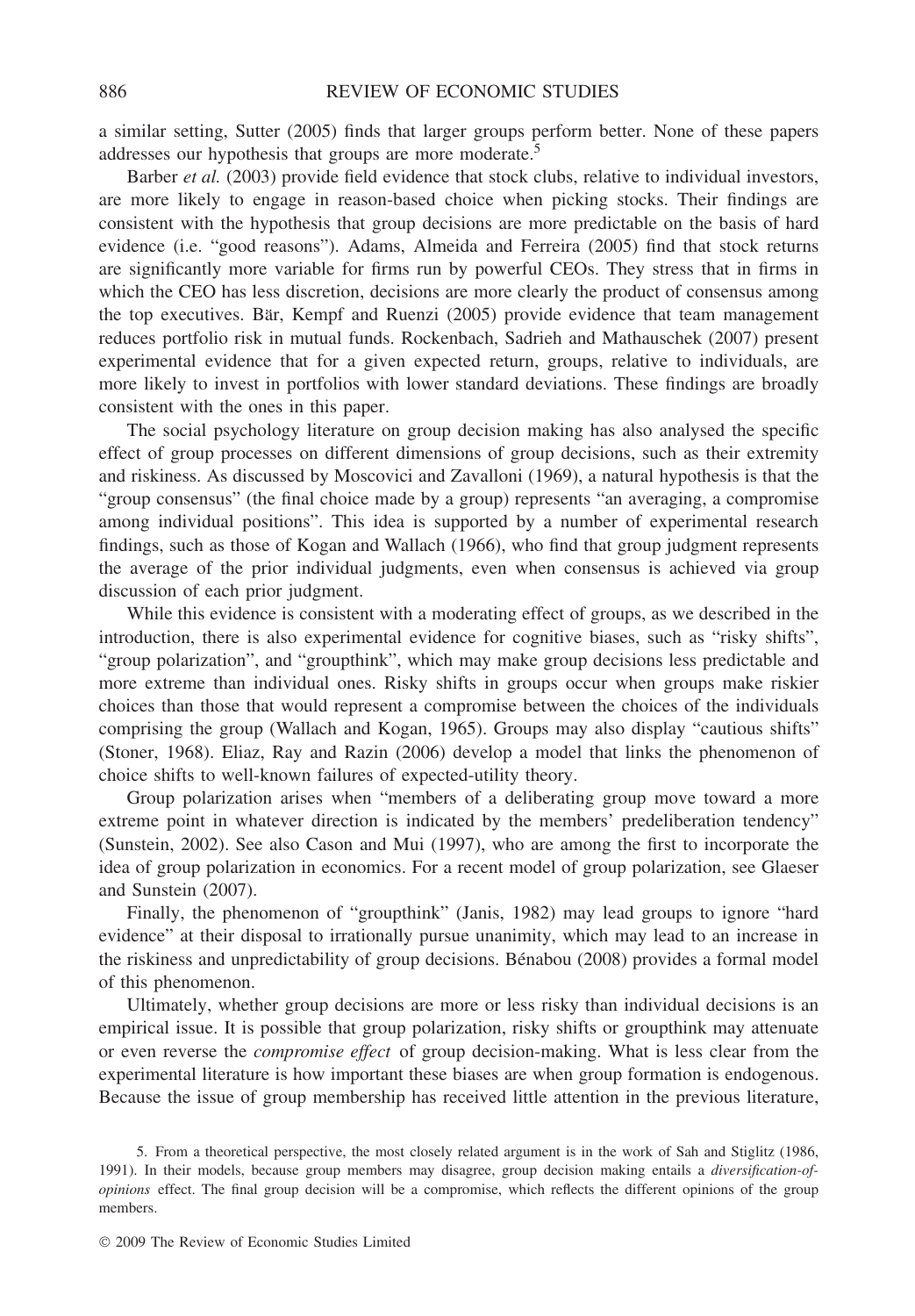in the next section we develop a simple model to clarify the relation between the *compromise* and the *membership effect*.

## 3. A SIMPLE MODEL OF MODERATION IN GROUPS

In this section, we provide a simple model to illustrate the two effects that may lead to moderation in naturally occurring groups: the *compromise effect* and the *membership effect*. Although these effects are quite intuitive, the model helps us clarify the relationship between them. In particular, we show that they are closely related: the membership effect decreases the variability of group decisions only when there is compromise in decision making.<sup>6</sup>

We model a situation in which group members must agree upon a single decision when all members have access to the same material information. We assume that there are no strategic communication issues.7

In order to make the analogy with our empirical application clear, we develop a model of a betting game in which the main decision is to make a guess *x*. A *bettor* (group or individual) must guess the realization of a single draw from the distribution of *D*. In a standard "guess-thenumber" game, bettors win if they guess the exact number that is chosen. We call a possible draw of *D* a *break-up date*, and denote it by *d*. Break-up dates are integers drawn from a finite support  $\mathcal{D} \equiv \{-D, ..., 0, ..., D\}$ . For simplicity, we assume that the distribution of dates is symmetric with zero mean, and denote the probability of a break-up date *d* by  $p_d > 0$ , for all  $d \in \mathcal{D}^8$ .

There is a large number of individuals, whose types  $t \in \mathcal{D}$  represent the date they would like to guess, all else constant. That is, we assume that each individual has a preference for a specific guess. This is particularly realistic in our empirical application.<sup>9</sup> In general, group members could disagree on decisions due to differential information, heterogeneous priors, overconfidence, and the like, but assuming a preference for decisions is the simplest way of generating disagreement among group members.

For simplicity, we assume that the distribution of  $t$  in the population of individuals who may become group members is the same as the distribution of break-up dates:

## **Assumption 1.** Pr $(t) = p_t$ , *all*  $t \in \mathcal{D}$ .

The main role of this assumption is to simplify notation, but incidentally it also implies that bettors do not have biased preferences, either for extreme or conservative guesses. Thus, in our model moderation can only arise due to the decision-making process and membership decisions.10

We now define the utility of an individual of type  $t$  who guesses as a member of a group of size *n* (an individual who bets alone is equivalent to a group of size  $n = 1$ ). We assume that each individual only has enough funds to make a single guess, which costs *c*. If guesses

10. Relaxing this assumption has no important implications for the results; it merely introduces a group "bias" towards some dates by assumption. Our results should be understood as being "net" of such biases.

<sup>6.</sup> Although we model the membership effect as a consequence of individuals' decisions to be part of a group, it can also be modelled as the consequence of groups' decisions to restrict membership.

<sup>7.</sup> Alternatively, see Ottaviani and Sorensen (2006) for a model of strategic information transmission that also has implications for the variability of decisions.

<sup>8.</sup> Symmetry simplifies notation and facilitates the computation of equilibria.

<sup>9.</sup> For example, the sole winner of the 2008 Ice Classic was an Anchorage woman who placed guesses on the exact time that she was born.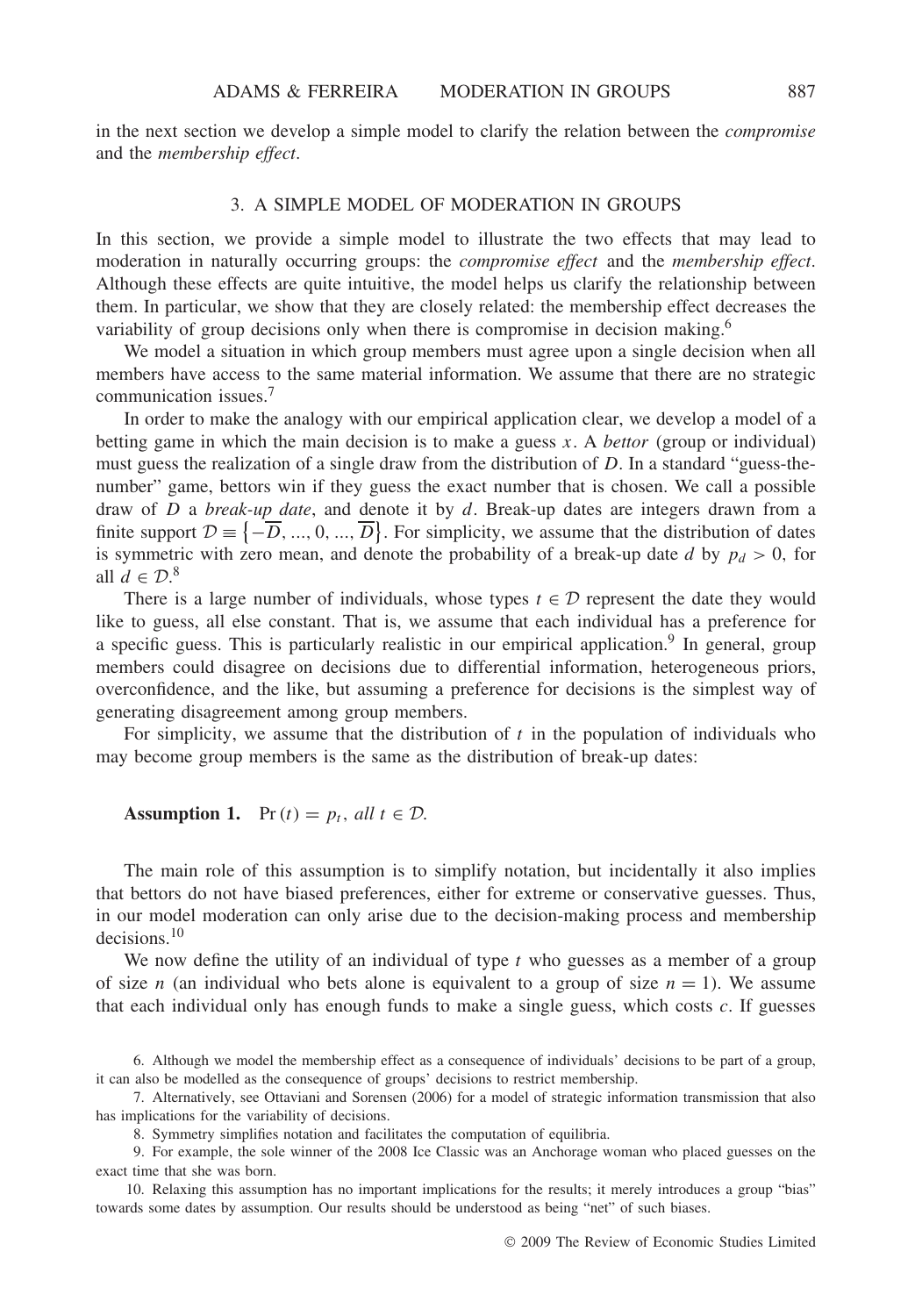are made by a group of size *n*, the group as a whole enters *n* guesses of a single date  $x$ .<sup>11</sup> We denote by  $x_n$   $(t_1, ..., t_n)$ :  $\mathcal{D}^n \to \mathcal{D}$  the rule that determines the guess of a group of size  $n \ge 1$ with member types given by  $(t_1, ..., t_n)$ .

An individual *t* whose group makes a guess according to  $x_n$   $(t_1, ..., t_n)$  enjoys utility:

$$
U_t = V[x_n(t_1, ..., t_n), t] - c + f - |t - E_t[x_n(t_1, ..., t_n)]|,
$$
\n(1)

where  $V$  [ $x_n$   $(t_1, ..., t_n)$ ,  $t$ ] is the expected payoff to a group guess made according to the rule  $x_n$  ( $t_1, \ldots, t_n$ ) conditional on knowing one's own preferred guess  $t$ ,  $c$  is the cost of one guess,  $f$ is a positive number, and  $E_t$  [ $x_n$   $(t_1, ..., t_n)$ ] is the expected group guess conditional on *t*. This utility function is valid both for individual bettors  $(n = 1)$  and for members of proper groups  $(n > 1)$ .

This utility function can be broken down into two parts: the first one,  $V[x_n(t_1, ...,$  $t_n$ , *t*] − *c*, measures the net pecuniary payoffs from betting, while the second one,  $f - |t - E_t[x_n(t_1, ..., t_n)]|$ , measures net non-pecuniary or psychological payoffs. The term *f* can be interpreted as a direct benefit from betting, or the value of "fun". Because such types of lotteries have negative expected monetary returns, it is necessary to assume either that bettors derive utility from betting directly or that they are risk-lovers. Therefore, *f* can also be interpreted as the (negative of the) risk premium if bettors are risk-lovers, in an alternative certainty-equivalent representation.

The term  $|t - E_t[x_n(t_1, ..., t_n)]|$  represents the costs from not guessing one's preferred date *t*. Because the group guess  $x_n$   $(t_1, ..., t_n)$  when  $n > 1$  will not necessarily be equal to the individual's preferred guess *t*, group bettors are usually worse off than individuals due to the need for compromise. We assume that compromise is more costly the farther the group guess is from the individual's preferred guess. Thus, we need to explain why individuals choose to join or remain as members of groups.

There are many ways of modelling group formation. Here we choose a simple framework that is sufficient to illustrate the main effects we wish to emphasize. We assume that each individual is randomly assigned either to a group of size  $N > 1$  or to no group at all.<sup>12</sup> If assigned to a group, an individual must choose whether to stay with that group or to leave and make an individual guess, or perhaps not bet at all. We denote the (endogenous) group size after membership decisions are made by  $n \leq N$ . Each individual chooses whether to stay after learning his own type *t* but before the group decides the group guess  $x_n$   $(t_1, ..., t_n)$  (that is, we assume that individuals cannot leave their groups after group guesses become known). If an individual chooses to leave a group, he pays a "defection" cost of *y*. An individual who leaves a group pays this cost regardless of whether he bets alone or chooses not to bet. We normalize the utility (net of defection costs) of not making a guess to zero. Similarly, we could also have assumed that the "fun" value of betting in groups is larger for groups than individuals, with identical results.

If *J* is the jackpot and  $w_d$  is the number of winning tickets on date *d*, the payoff to one guess on date *d* is given by  $J/w_d$ . Let *T* be the total number of guesses. The jackpot is usually a fraction *z* of the revenue from bets *cT*, that is,  $J = zcT$ . In the Ice Classic, *z* is roughly 0.5.

12. Strictly speaking, it is not necessary that groups are randomly formed, but only that group membership is not correlated with *t*.

<sup>11.</sup> This assumption is made for simplicity. Allowing groups to guess multiple dates creates no difficulties for the analysis, because the utility function (defined below) depends on the expected group guess. However, the analysis would change if groups could make fewer than *n* guesses. This would create an additional benefit from group membership, which is currently not modelled.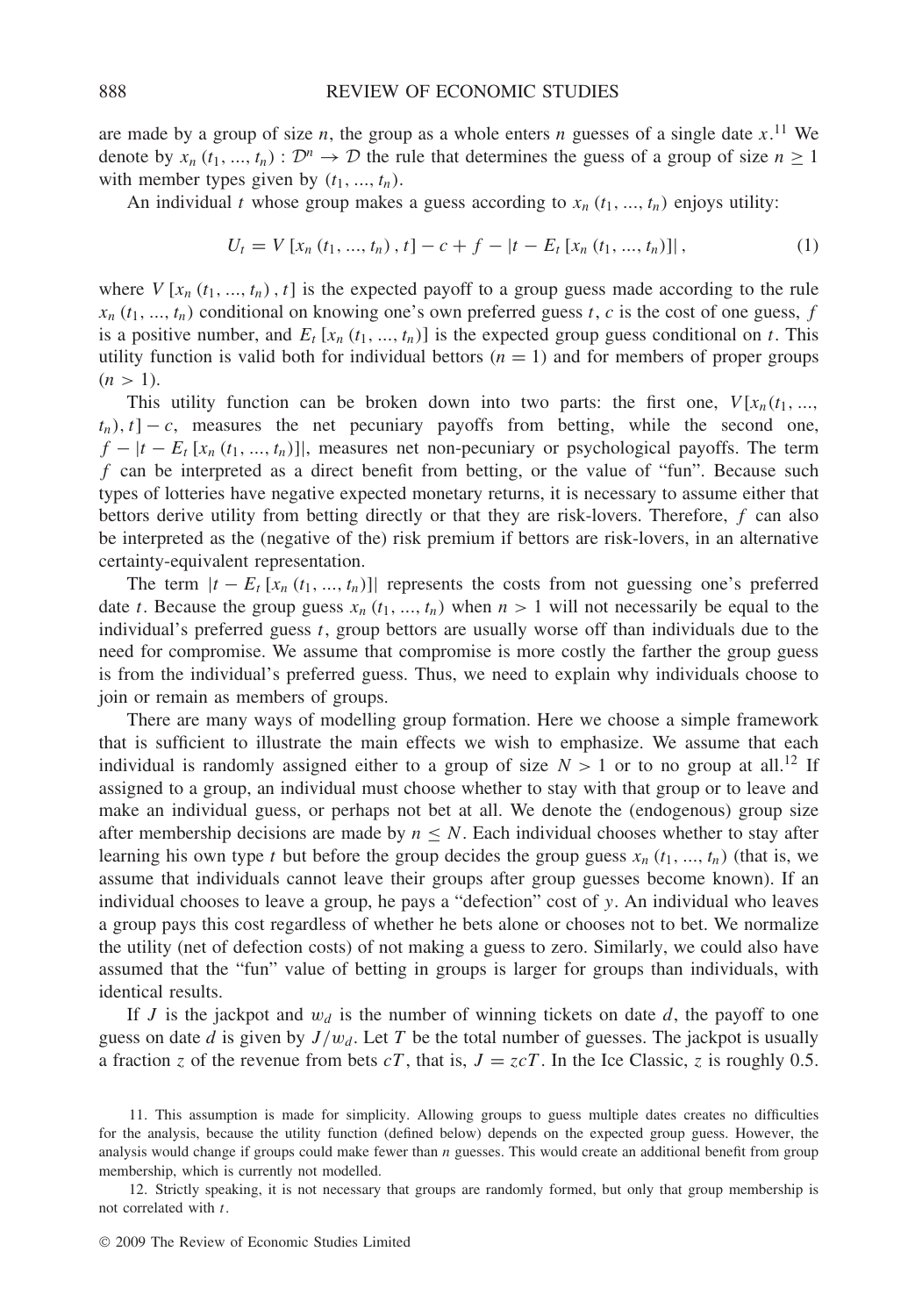We can now characterize the equilibrium distribution of guesses. A crucial assumption we make here is that there is a (potentially very) large number of unmatched individuals (i.e. individuals that are required to bet alone or not at all) relative to the number of groups. We focus only on equilibria with "large" numbers of guesses, so that the number of groups is relatively small compared to the total number of guesses.<sup>13</sup> Under these assumptions, the equilibrium distribution of guesses and the expected pecuniary payoffs to guessing a given day are determined by the behaviour of individual bettors alone. Thus it is possible to describe the equilibrium distribution of guesses without reference to  $x_n$   $(t_1, ..., t_n)$ , unless  $n = 1$ , because the "marginal" players are individual bettors.

We consider a rational expectations equilibrium in which: (i) all players know the number of guesses of each date *d* in equilibrium,  $w_d^*$ , and the equilibrium jackpot,  $J^*$ , (ii) all players consider themselves too small to affect the equilibrium jackpot and the number of guesses of each date, (iii) all players form  $E_t$   $[x_n (t_1, ..., t_n)]$  in a Bayesian rational manner, and (iv) all individual bettors choose their guesses (i.e. choose their  $x_1(t)$ ) in order to maximize their expected utilities as defined in (1).

The utility of an individual player of type *t* guessing date *d* in equilibrium is

$$
U_t^* = p_d \frac{J^*}{w_d^*} - c + f - |t - d|.
$$
 (2)

It is straightforward to see that, in a rational expectations equilibrium, it must be that  $x_1(t) = t$ for all  $t \in \mathcal{D}$ , all guesses from unmatched players should yield the same expected payoff, and (due to free entry of bettors) expected payoffs should be zero, implying that:14

$$
p_d \frac{z c T^*}{w_d^*} = c - f,\tag{3}
$$

which implies that the fraction of guesses of date *d* must be

$$
\pi_d^* \equiv \frac{w_d^*}{T^*} = k p_d,\tag{4}
$$

where  $k \equiv z c/c - f$ . Thus, the equilibrium distribution of guesses should be proportional to the true distribution of break-up dates. Because the condition above must hold for all *d*, it is clear that the only possible equilibrium requires  $k = 1$ . We assume that the game managers choose *z* and *c* so that this condition is satisfied.<sup>15</sup>

**Result 1:** *In a rational expectations equilibrium with a (sufficiently) large number of individual bettors: (1a) the proportion of guesses of a given date d should be equal to the true probability of break up on that date:*  $\pi_d^* = p_d$ , *for all*  $d \in \mathcal{D}$ ; *and (1b) all guesses should yield the same net pecuniary payoff:*  $p_d \frac{J^*}{w_d^*} - c = -f$ , all  $d \in \mathcal{D}$ .

Now we turn to the question of individual versus group betting.

13. This assumption is realistic in our empirical application.

14. For simplicity, we ignore possible discontinuities here that may arise because of the discreteness of the setup. Formally, the problem can be made continuous by allowing for mixed strategies for the participation decision.

<sup>15.</sup> This does not eliminate multiple equilibria: the total number of guesses *T* is indeterminate. Thus, choosing  $k = 1$  only guarantees that a rational expectations equilibrium is possible. Because any feasible profit for the game managers can be achieved with  $k = 1$ , there is no reason to assume that they will choose a different k.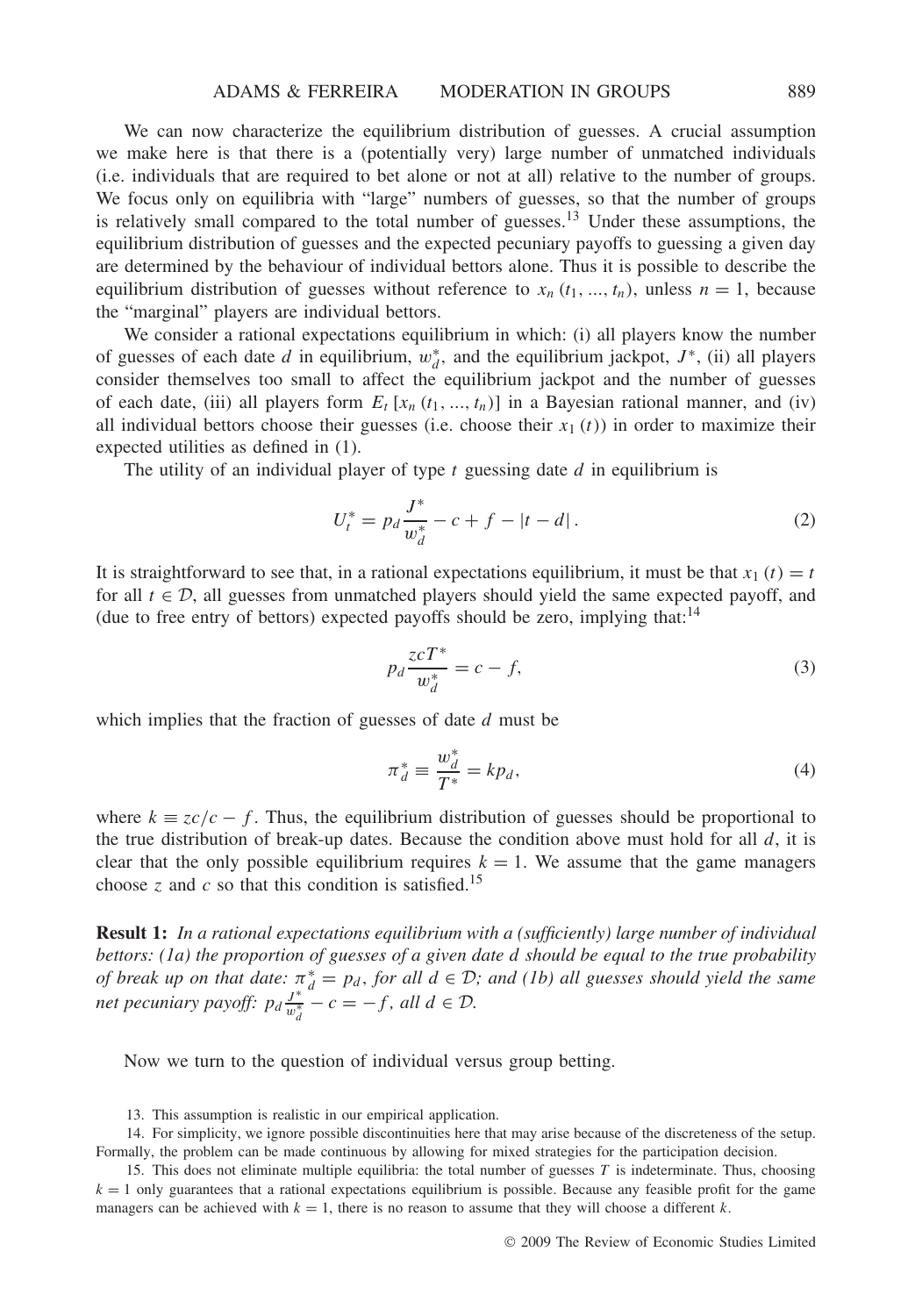## 890 REVIEW OF ECONOMIC STUDIES

### **Case 1: Exogenous membership.**

We start by analysing the simplest case in which groups are formed exogenously and defection is not possible (i.e. the defection cost is  $y = \infty$ ). When a group of *n* individuals has to decide on a single guess  $x$ , there must be a rule to determine the group's choice. Let  $t_i$ denote the preferred break-up date of member *i* of a given group. We assume a simple rule to model compromise:

**Assumption 2.** *A group's guess is the average of each individual's preferred guesses:*

$$
x_n(t_1, ..., t_n) = \frac{1}{n} \sum_{i=1}^n t_i.
$$
 (5)

Clearly, given Assumptions 1 and 2, the unconditional expected group guess is  $E[x_n(t_1, t_2)]$ *..., t<sub>n</sub>*)] = 0. If we denote the unconditional guess variance for an individual by  $\sigma^2$ , we have that the unconditional variance of a group guess is  $\sigma^2/n$ .<sup>16</sup> Although this is a straightforward consequence of the assumption that groups compromise, we state it as a result due to its importance for the empirical part:

**Result 2 – The compromise effect:** *If group size is exogenously determined, and if a group's guess is the average of its members' preferred guesses, then the variance of group guesses is lower than the variance of each of the preferred guesses of its members.*

## **Case 2: Endogenous membership.**

The exogenous membership case neatly illustrates the compromise effect. When group membership is endogenous, however, the membership decisions of individuals can also affect the statistical distributions of guesses. Here we develop a very simple model of endogenous membership decisions and their effects on group moderation.

An individual of type *t* matched to a group of a still unknown size *n* needs to estimate the group bet  $x_n$   $(t_1, ..., t_n)$  before deciding whether to stay or leave the group. From the individual *t*'s perspective,  $x_n$   $(t_1, ..., t_n)$  is a random variable because both *n* and  $t_i \neq t$  are unknown. We assume that an individual cannot learn the types of the other group members before decisions are made. We economize on notation by denoting  $x_n$   $(t_1, ..., t_n)$  by  $x_n$ .

The equilibrium utility of a type *t* individual when deciding whether to stay with the group is

$$
U_t^* \text{ (stay)} = E_t \left[ p_{x_n} \frac{J^*}{w_{x_n}^*} \right] - c + f - |t - E_t [x_n]|. \tag{6}
$$

If he leaves, his expected utility is

$$
U_t^* \text{ (leave)} = \max \left\{ p_t \frac{J^*}{w_t^*} - c + f, 0 \right\} - y. \tag{7}
$$

16. More generally, the compromise effect can be modelled as a weighted average of individual guesses, in which some members could be more influential than others. The qualitative Result 2 (below) would still go through.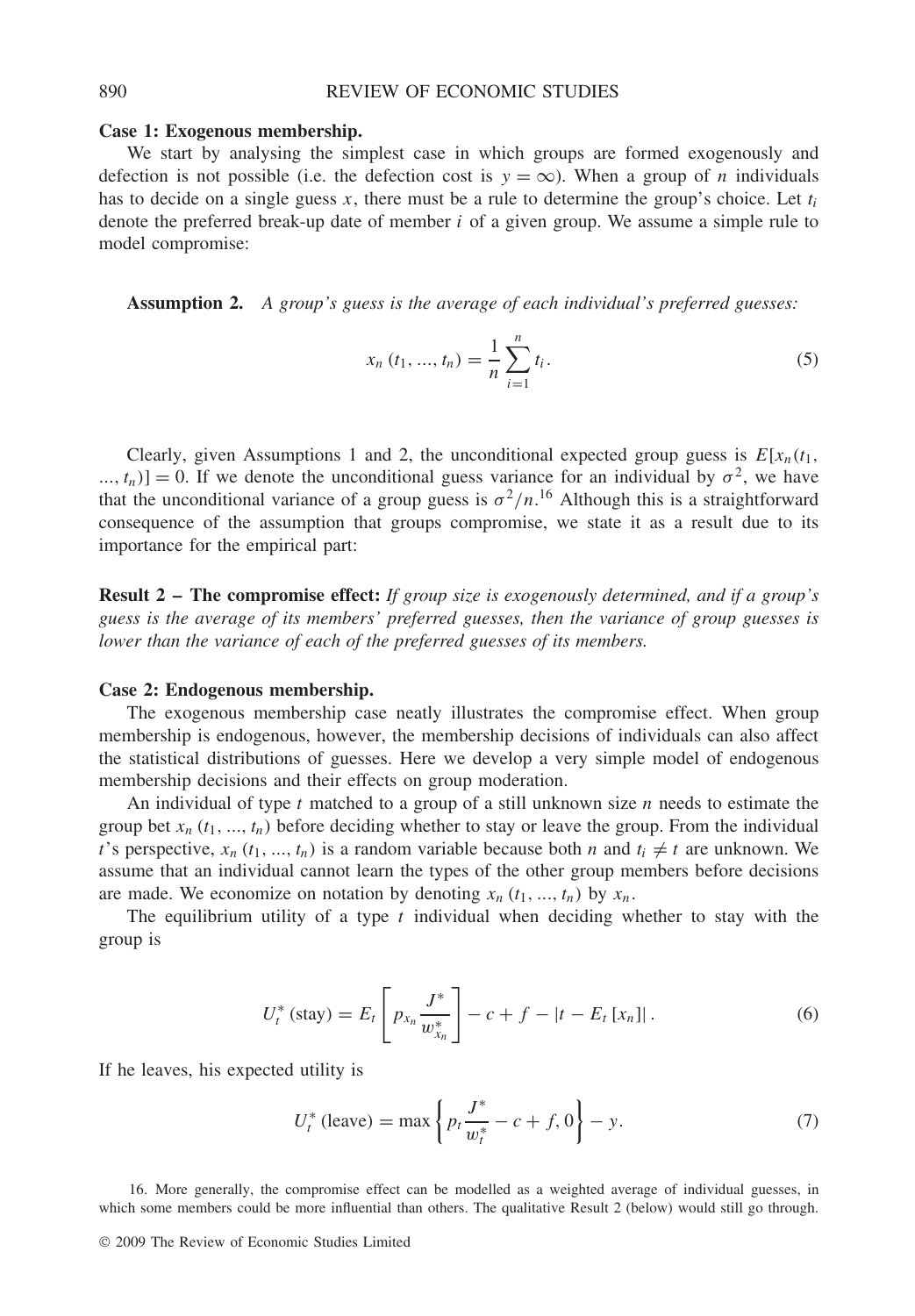The individual will compare these two utilities when deciding whether to stay or leave. Result 1 simplifies the problem: because the net expected pecuniary payoffs are always equal to −*f* regardless of the date one guesses, the individual will choose to stay only if

$$
|t - E_t[x_n]| \le y. \tag{8}
$$

We can now state the conditions for an equilibrium. Let  $s(t): \mathcal{D} \to [0, 1]$  be a function that assigns a probability that a player will stay with his group for each possible type in  $D$ and let *F*  $(x)$  be the distribution of  $x_n$ . The functions  $s^*(t)$  and  $F^*(x)$  represent strategies and beliefs in equilibrium if and only if  $F^*(x)$  is equal to the true distribution of  $x_n$  implied by Assumptions 1 and 2 and the equilibrium strategy profile *s*∗ *(t)*, and

$$
s^*(t) = \begin{cases} 1 \text{ if } \left| t - E_t^* \left[ x_n \right] \right| < y \\ 0 \text{ if } \left| t - E_t^* \left[ x_n \right] \right| > y \\ \theta \in [0, 1] \text{ if } \left| t - E_t^* \left[ x_n \right] \right| = y \end{cases}, \tag{9}
$$

where

$$
E_t^* \left[ x_n \right] = \int_{-\overline{D}}^{\overline{D}} x_n dF^* \left( x_n \mid t \right), \text{ all } t \in \mathcal{D}.
$$
 (10)

We restrict attention to symmetric equilibria, that is, to equilibria where type *t*'s equilibrium strategy is the same as type −*t*'s equilibrium strategy. Once restricted to symmetric equilibria, it is possible to show that a unique equilibrium exists, and has a "threshold property":<sup>17</sup>

**Result 3 – The membership effect:** *There exists a unique symmetric equilibrium. The symmetric equilibrium is characterized by a unique integer t*∗ *such that individuals with t* ∈  $(-t^*, t^*)$  *choose to stay as group members, while*  $t \notin [-t^*, t^*]$  *leave the group.* 

This result shows that endogenous membership generates a truncation of the distribution of guesses, such that individuals with extreme guess preferences (either too high or too low) choose not to participate. As a consequence, groups will never make extreme guesses. Intuitively, members leave the group in order to avoid the negative effects of compromise. Individuals with more extreme guess preferences are more likely to suffer from compromise and thus will choose to leave the group and bet alone (or not at all).<sup>18</sup>

*Proof.* Notice that

$$
E_t^* \left[ x_n \right] = E_t^* \left[ \frac{t + (n-1)e}{n} \right], \tag{11}
$$

where  $e$  is the average type of all other individuals who stay and  $n$  is the size of the group after membership decisions are made. Symmetry implies that *E*<sup>∗</sup> [*e*] = 0 for all groups and

18. Note that the exogenous membership case is a special case of the threshold equilibrium in which *t* ∗ *> D*. This is the unique equilibrium for sufficiently high *y*.

<sup>17.</sup> Asymmetric equilibria may also exist and will all have a similar threshold property, although an asymmetric one. Without any ad hoc reasons for choosing an equilibrium, the unique symmetric equilibrium we describe below is appealing because it is the "average" or "median" equilibrium, if, for example, we consider each equilibrium to be equally likely.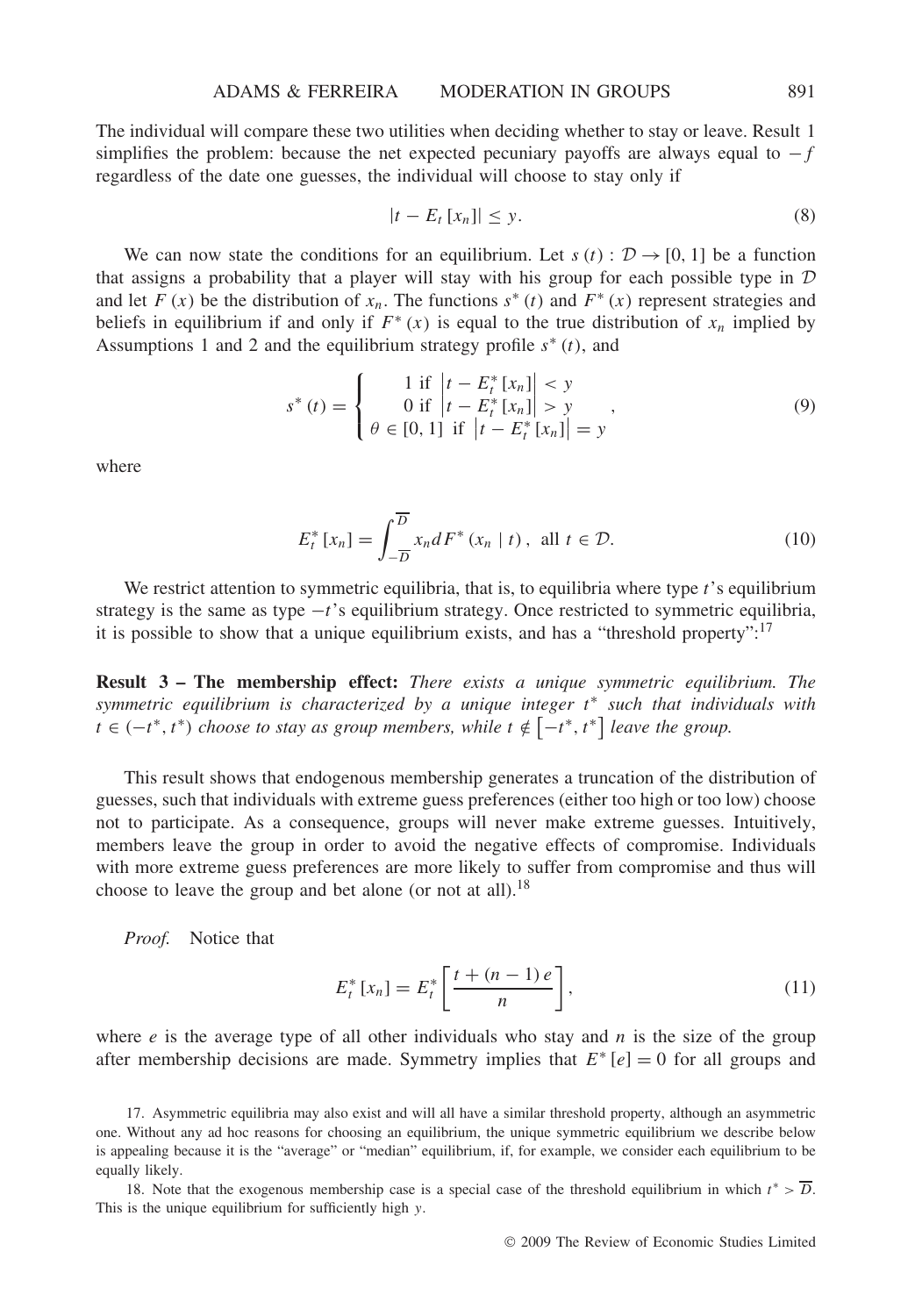also that *e* is mean-independent of group size *n*. Thus, condition (10) simplifies to

$$
E_t^* [x_n] = t E^* \left[ \frac{1}{n} \right] + E^* \left[ \frac{(n-1)}{n} \right] E^* [e]
$$
  
=  $t E^* \left[ \frac{1}{n} \right] \equiv t \alpha$ .

We drop the conditioning on *t* for the expectation because *n* and *e* are independent of *t*. Let  $q_s$ denote the probability that a randomly chosen original group member (other than the member making this calculation) chooses to stay in an equilibrium. Define

$$
\alpha(q_s) \equiv E^* \left[ \frac{1}{n} \right] = \lim_{q \to q_s} \sum_{j=1}^N \frac{N-1!}{(N-j)!(j-1)!} \frac{q^{j-1} (1-q)^{N-j}}{j}.
$$
 (12)

It can be shown that  $\alpha$  ( $q_s$ ) is continuous and strictly decreasing in  $q_s$  (since increases in  $q_s$ ) make larger groups more likely, so that  $E\left[1/n\right]$  is smaller), with  $\alpha$  (0) = 1 and  $\alpha$  (1) =  $1/N$ .<sup>19</sup>

Using condition (8), an individual of type *t* will choose to stay with probability 1 in equilibrium if

$$
\left| \left[ 1 - \alpha \left( q_s \right) \right] t \right| < y. \tag{13}
$$

If a symmetric equilibrium exists, this condition implies that there must be a threshold *t* ∗ such that all  $|t| < t^*$  choose to stay while all  $|t| > t^*$  choose to leave. A symmetric equilibrium is then fully characterized by a triplet  $(t^*, q^*, \theta^*)$  such that the conditions below are satisfied:

$$
q_s^* = p_0 + 2p_1 + \dots + 2\theta^* p_{t^*},\tag{14}
$$

$$
t^* = \left\lfloor \frac{y}{1 - \alpha \left( q_s^* \right)} \right\rfloor,\tag{15}
$$

$$
\theta^* = \begin{cases} \theta \in [0, 1] \text{ if } t^* = \frac{y}{1 - \alpha(q_s^*)} \\ 1 \text{ if } t^* < \frac{y}{1 - \alpha(q_s^*)} \end{cases},\tag{16}
$$

where the lower brackets denote the integer part function, that is,  $\lfloor x \rfloor$  is the largest integer less than or equal to *x*.

Define the correspondence  $f : [0, 1] \rightarrow [0, 1]$  as

$$
f(q_s) = p_0 + 2p_1 + \ldots + 2\lambda p_{\left\lfloor \frac{y}{1-\alpha(q_s)} \right\rfloor},
$$

where

$$
\lambda = \begin{cases} \tau \in [0, 1] \text{ if } \left\lfloor \frac{y}{1 - \alpha(q_s)} \right\rfloor = \frac{y}{1 - \alpha(q_s)} \\ 1 \text{ if } \left\lfloor \frac{y}{1 - \alpha(q_s)} \right\rfloor < \frac{y}{1 - \alpha(q_s)} \end{cases}.
$$

19. The minimum group size *n* is 1 (and not zero), because we are considering the perspective of a member of type *t* assuming that he will stay with the group.

<sup>©</sup> 2009 The Review of Economic Studies Limited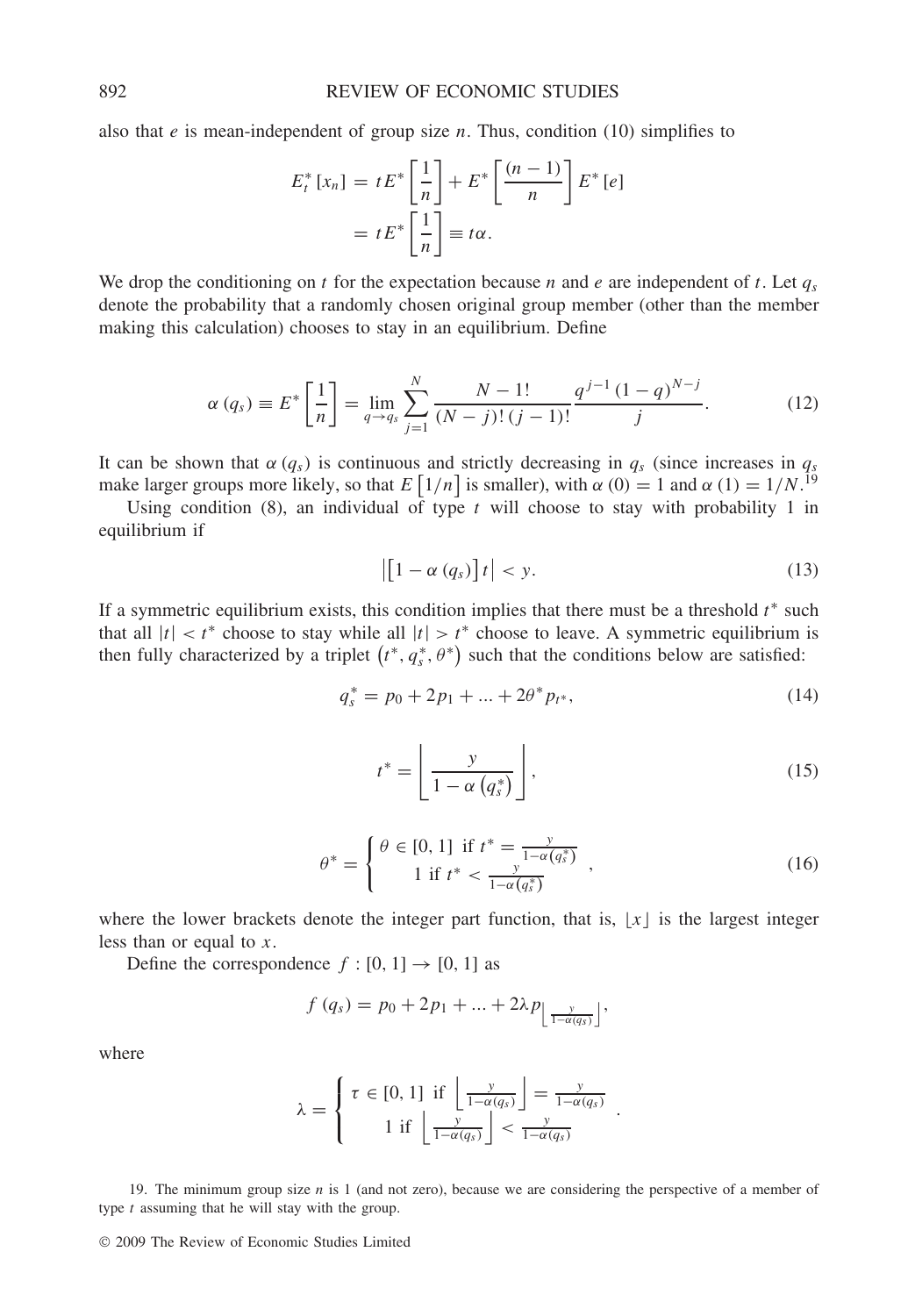For each  $q_s \in [0, 1]$ , the set  $f(q_s)$  is non-empty and convex, and the graph of f is closed. Thus, Kakutani's theorem applies, so there exists at least one fixed point  $q_s \in f(q_s)$ . For

each  $q_s$ , condition (15) implies a unique  $t^* (q_s)$ , and consequently condition (14) implies a unique  $\theta^* (q'_s)$ . To confirm that the equilibrium is indeed unique, notice that  $f$  is non-increasing in  $q_s$  (in

the sense that if  $x > y$ ,  $\max_{\lambda} f(x) \le \min_{\lambda} f(y)$ , which implies that the graph of *f* crosses the 45 degree line only once, implying a unique  $q_{\lambda}^*$ . the 45 degree line only once, implying a unique  $q_s^*$ .  $\parallel$ 

## 4. DATA

Bets can be placed on the Tanana River ice break-up date either by depositing tickets in red cans, which are located in more than 200 locations throughout Alaska, or by mailing in a guess. The tickets cost \$2.00 (in 2002) and are sold from 1 February to midnight on 5 April.

To determine the winner, a tripod is erected on the river ice. The tripod is connected to a clock so that a tripwire will signal the exact minute of break-up. To prevent bettors from tampering with the tripod, the tripod is guarded by watchmen 24 hours a day. The ticket holders whose guess is closest to the exact minute of break-up win the jackpot.

Our data consist of the Nenana Ice Classic's *List of Guesses* for 2002. This is the official compilation of guesses which serves to determine the winners of the Ice Classic. It lists, in order of date, hour and minute, the names of each bettor who guessed the ice would break at that time. Thus, we can track bettors' guesses using their names. In addition, bettors' names can be used to identify betting pools, which makes it possible for us to compare the betting strategies of individuals to those of groups. For example, we can classify bettors with names such as "7 Lucky Ladies", "Fat Freddie's 2 p.m. Coffee Club", "Chilly Dogs & Co." and "Gene Pool 2002" as pools.

Of course, we cannot tell if a given bettor is a pool if the pool's guesses are registered under the name of an individual. In 1997, for example, a winning pool containing two members was listed under an individual's name. We also cannot tell if a bettor is an individual if the bettor uses an imaginative pseudonym that appears to be a pool name. However, we believe that bettors will not "disguise" their identities very frequently for several reasons. First, pools have an incentive not to bet using an individual pool member's name to avoid potential conflicts over the distribution of the jackpot, especially since pool members may bet on their own as well as with the pool. Using a name distinct from an individual's name also makes it easier for a pool to make multiple guesses, because the pool need only enter its name on each ticket and register the pool by sending in a list of pool members to the Nenana Office. If multiple guesses are listed under an individual's name who acts as a representative of the pool and that individual also bets alone, the names of all other pool members must be listed on the back of *each* ticket belonging to the pool. Finally, it is clear from the names of some of the pools that part of the fun of being in a pool is to come up with a betting name. Because the Ice Classic tickets require bettors to fill in a name and mailing address (see the example at http://www.nenanaakiceclassic.com/TicketsBrochures.html), we also think that individuals betting alone are more likely to use their real names and addresses than to use pseudonyms. Thus, although we may sometimes misclassify pools as individuals if they bet under an individual's name and vice versa, we believe that such misclassification may add noise to our estimates but not systematically bias them. Nevertheless, we try to address potential measurement error in our pool classification in Sections 6 and 7.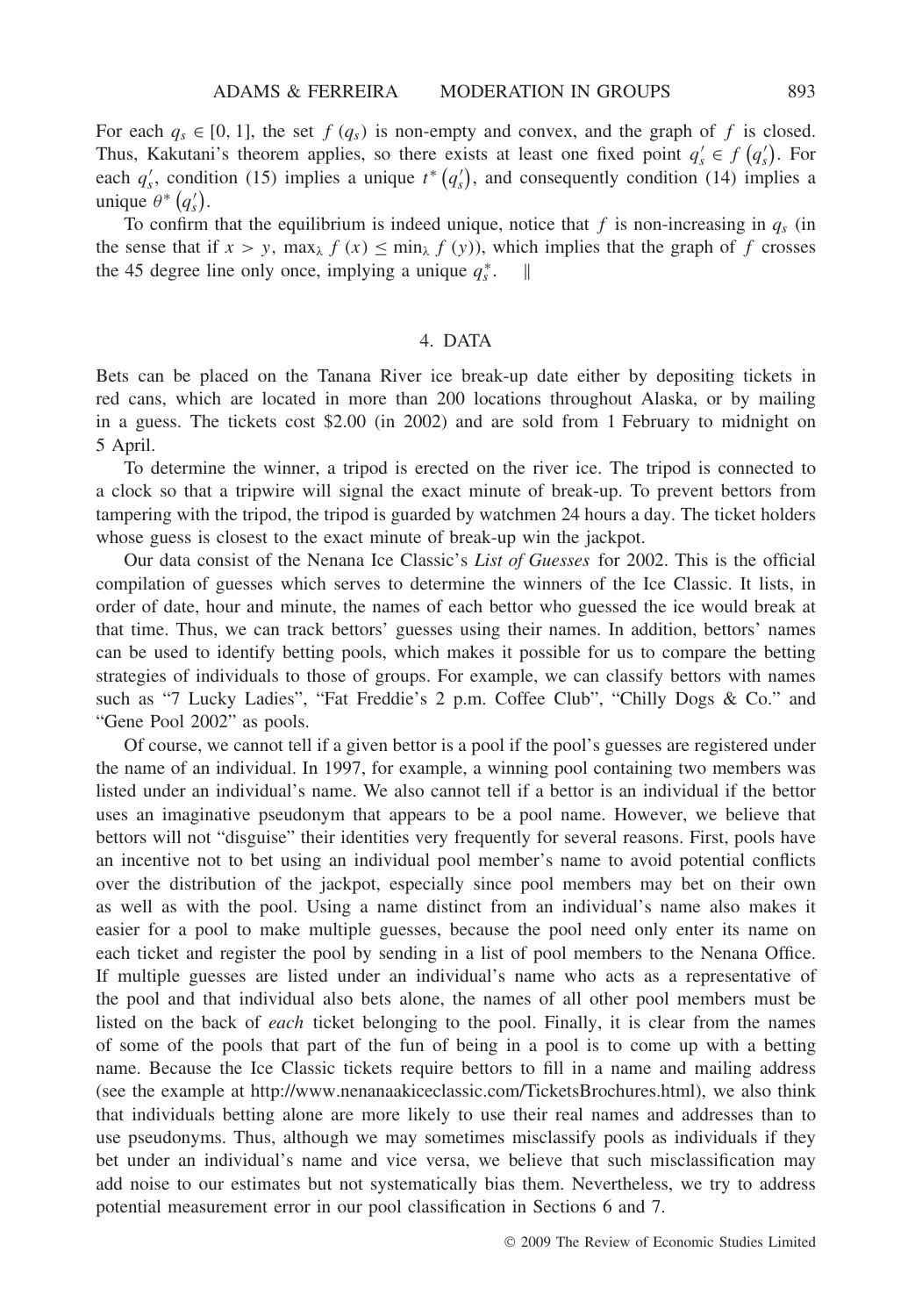We were only able to obtain a hard copy of the *List of Guesses*, which contained roughly 295,667 guesses.20 We scanned the data using the scanning software OmniPage. Since the quality of the type in the hardcopy varied, and the scanning process introduced certain systematic errors (e.g. sometimes replacing the letter "M" with "14"), we subjected the data to an extensive cleaning process. It was straightforward to clean the guesses since they are listed in order by date and time in the *List of Guesses.* We end with a sample of 294,176 usable guess dates and  $284,724$  usable guess times.<sup>21</sup>

To clean the names, we developed a cleaning program which we describe in more detail in the Appendix. After applying the program, we also checked the bettors' names by hand to ensure that they were spelled uniformly. Since each guess is entered on a separate ticket, it is possible that name changes could occur which would make it difficult to track bettors' betting profiles. Since guesses made by betting pools may be entered by different people in the pool, we believed it to be more likely that spelling changes would occur for betting pools than for individuals.22 Thus, we focussed primarily on making names with four or more words uniform. To make the bettors' names consistent, we changed names that occurred in multiple variations, for example, "Dave & Linda Huffaker" and "Linda & Dave Huffaker", to one of the forms in which the name occurred.

Because of the size of the dataset, it was impossible to examine each name to determine whether it corresponded to a pool or not. We proceeded as follows to identify individuals and pools. First, we classified names that contained obvious pool identifiers as pools. Such identifiers consisted of words such as "pool", "group", "company", "team", "family", and the word "and", as well as symbols such as "&" and "/", which were often used to separate individual names in a betting pool. Remaining observations were classified as individuals if the first word in the name appeared in the list of first names in the 2000 census. The observations not classified were then checked by hand to see if they belonged to pools with unusual names, e.g. "Alaska's Point of View". Checking by hand also enabled us to classify as individuals bettors who listed their last names first or who abbreviated their first names. With this procedure, we identify a total of 3093 pools. The most common pool identifiers are the character "&" (1030 pools), the words "co" (591) and "pool" (395), and the character "/" (243 cases). After cleaning, we are able to classify 290,051 guess dates belonging to 34,656 different bettors and 281,018 guess times according to whether they were entered by individuals or pools.<sup>23</sup>

20. The *List of Guesses* has 1479 pages with approximately 200 bets per page, except for page 1479 which contains only 67 bets.

21. It is easier to clean guess dates than guess times for several reasons. First, there are fewer dates in a year than minutes in a day, which makes it easier to infer correct dates (for example, by referring to the original text). Second, scanning errors often occur at the end of strings; for example, the last character is often dropped. Dates are provided in the format dd/mm/yyyy, where yyyy is identical for all bets, so scanning problems in the last four characters do not pose a problem. However, scanning errors at the end of times make it impossible to infer the correct time. Finally, times are provided in the format hh:mm A or hh:mm P, where A refers to a.m. and P to p.m. In general, it is impossible to rectify scanning error in the letter A or P, which means that the correct time cannot be inferred for those observations. We attribute the fact that we lose fewer guess times in our 2008 data to improvements in scanning software since 2002.

22. The Nenana Ice Classic also allows bettors to rubber stamp their names and addresses on tickets. Individuals are probably more likely to have such rubber stamps which makes name changes across bets less likely for individuals.

23. We have information on 553 non-missing guess dates and 498 non-missing guess times for dates between 1 February and 5 April 2002. Of these, 48 date and 45 time guesses were made by pools. These guesses may potentially be considered irrational, since the guessed break-up date occurs during the time in which tickets are sold, which means that the submission date for the bet potentially succeeds the guessed date. However, we do not exclude these from our analysis because we have no way of verifying whether they are irrational or not. Furthermore, we view this as further evidence that individuals place more weight on tails than pools do.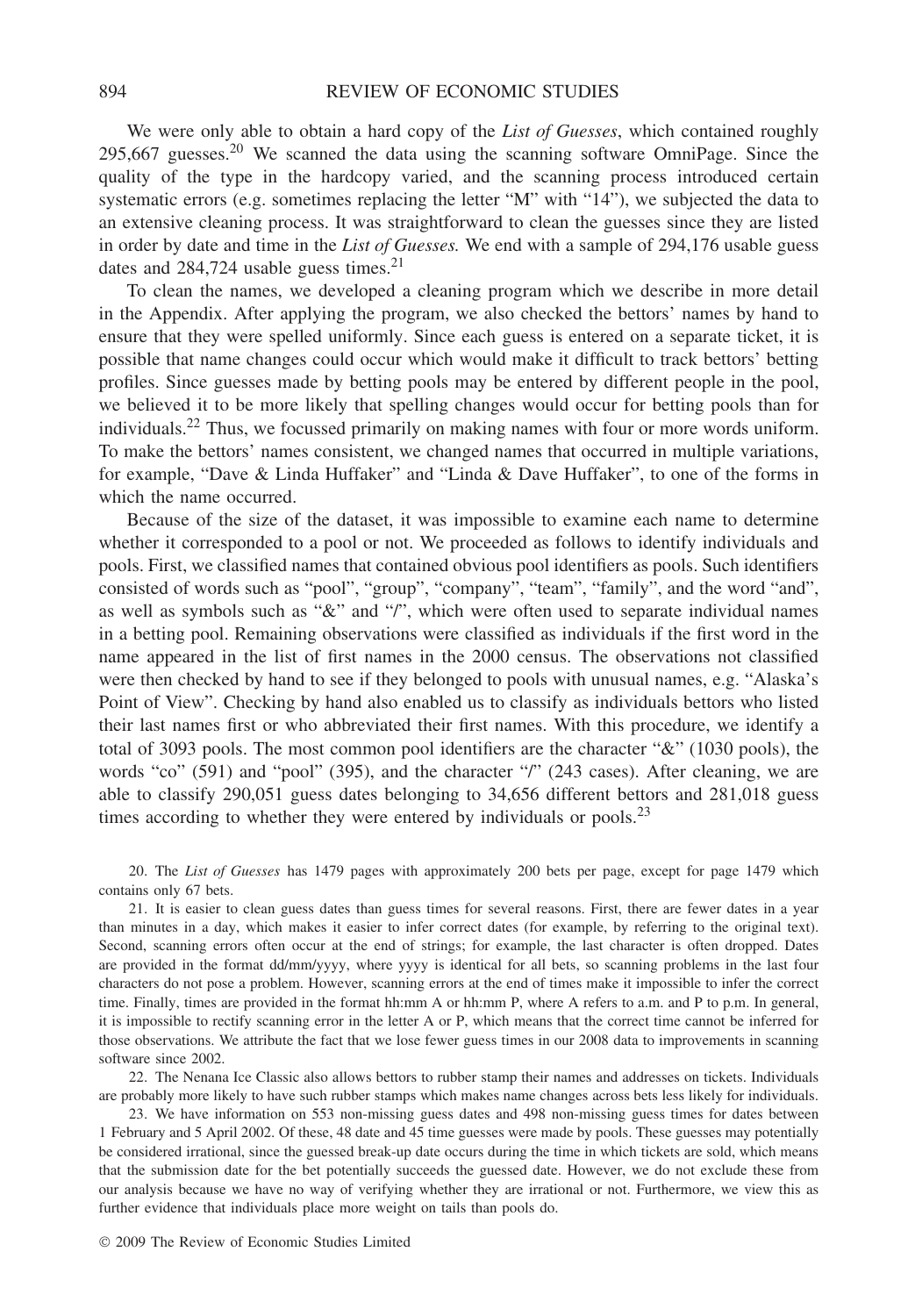Because our distinction between individuals and pools is not error free, we analyse similar data for 2008 in Section 8. The 2008 data has special features which we can use to validate our bettor classification method, as well as to perform robustness checks. As we will discuss in Section 8, we do not find evidence of substantial mismeasurement induced by our classification procedure.

As is to be expected, pools make more guesses than individuals.<sup>24</sup> The mean (standard deviation) number of guesses entered by 3093 pools was 24.03 (77.70), with a maximum of 2158. The mean (standard deviation) number of guesses entered by 31,563 individuals was 6.84 (15.15), with a maximum of 1161.

## 5. ANALYSIS AND RESULTS

## 5.1. *Factors influencing guesses*

There are several key factors that we expect should play a role in a bettor's guesses. Since the ice break-up date is determined by environmental factors, information about weather and ice conditions should be important, although the extent to which the break-up day can be predicted is, of course, limited. Many bettors do appear to actively search out this information in order to make their guesses. For example, many of them call the Nenana Ice Classic office, asking about weather and snow conditions, according to the manager of the Ice Classic, Cherrie Forness (*Arctic Science Journeys*, 1997). Newspaper articles describe how bettors gather environmental information for their guesses (e.g. *The Seattle Times*, 1986; Richards, 1995; *Arctic Science Journeys*, 1997). The Nenana Ice Classic also posts a record of historical (since 1989) and current ice measurements together with the historical breakup dates on its website (www.nenanaakiceclassic.com); the historical break-up dates together with their frequencies are printed on brochures accompanying Ice Classic tickets. In addition, Alaskan television stations include updates about the thickness of the ice on the Tanana River in their weather coverage as the deadline for betting approaches (Finkel, 1998). Since bettors can only rely on information on current environmental conditions up until the day that betting closes, we expect bettors to take both current and historical information into account.

## 5.2. *The distribution of guesses in 2002*

Because we will compare the distributions of pool and individual guesses to examine whether pools are more moderate in their betting behaviour, it is useful to discuss some features of the overall distribution of guesses. Although it is difficult to say that one guess is "better" than another without knowledge of individual risk preferences, we can characterize the expected return and the shape of the guess distribution by making some simplifying assumptions.

In the Ice Classic, the optimal betting strategy for a single bettor depends on the strategies of all other bettors because the jackpot is evenly divided if there are multiple winners. According to the model in Section 3, if we assume a rational expectations equilibrium with free entry of bettors, all guesses should yield exactly the same net expected payoff in equilibrium. This is a straightforward consequence of our model (see Result 1b). Thus, the net expected payoff

<sup>24.</sup> The fact that bettors we classify as pools make more guesses than bettors we classify as individuals suggests that our classification reflects bettors' identities reasonably well and should lessen concerns about measurement error due to misclassification.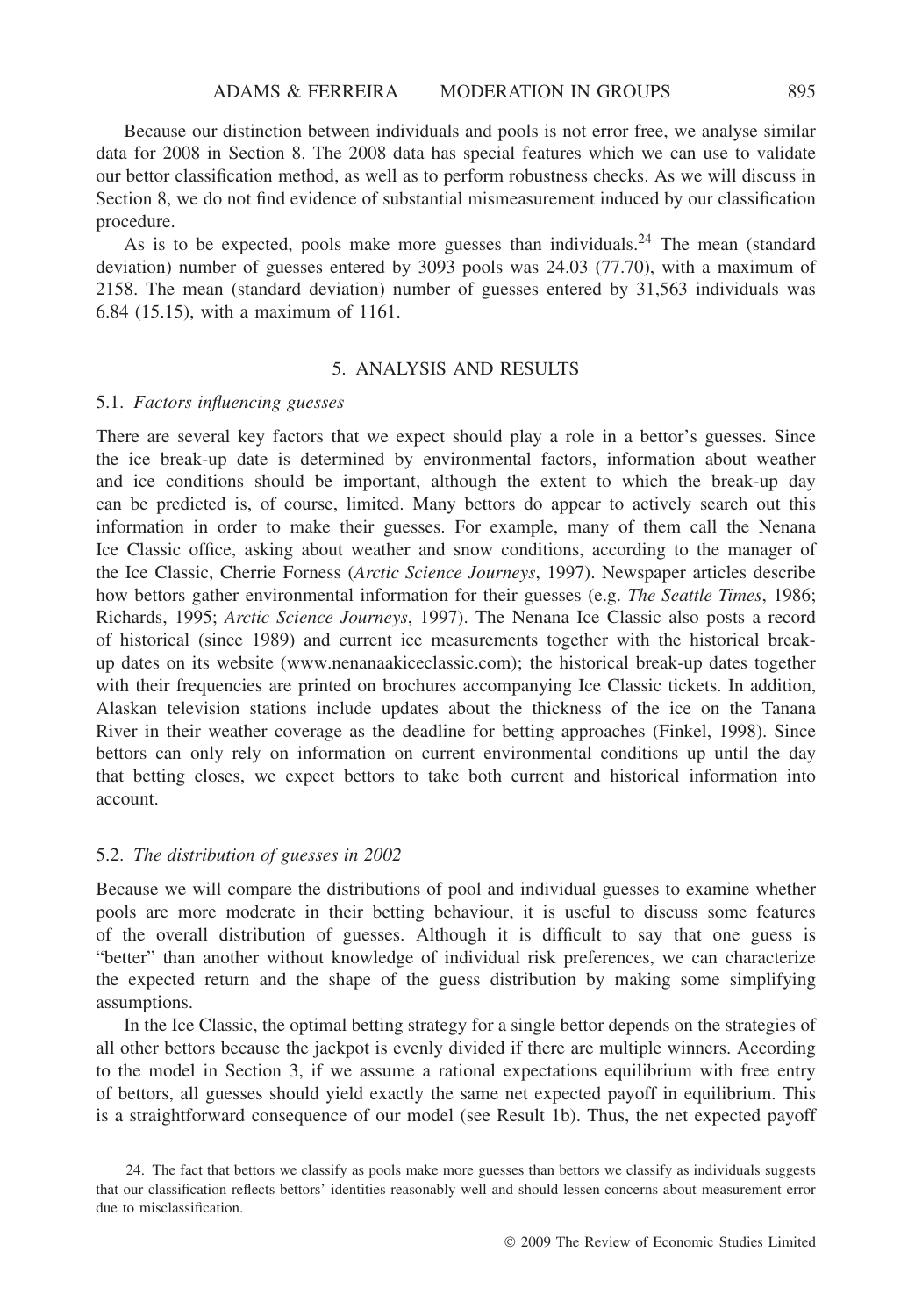

#### Figure 1

Comparison of frequency distribution of guessed dates in 2002 to historical break-up days (entire sample: 294,170 observations; historical dates from 1917 to 2001; only guesses from 10 April to 31 May displayed)

of any guess should be equal to −\$0*.*97, which is the total jackpot (\$304,000) divided by the total number of guesses (295,667) minus the cost of a ticket (\$2). As in many other wagering games, bettors are willing to participate in the Ice Classic even though the expected payoff is negative, either because they exhibit risk-seeking behaviour or they derive satisfaction from playing (i.e. "fun"). If bettors are risk-neutral, as in our model, our estimates suggest that the value of "fun" (*f* ) per guess is −\$0*.*97.

These numbers are only meaningful if the actual betting behaviour is similar to the one implied by equilibrium play. In our model, this requires bettors to know the distribution of break-up dates. In reality, bettors do not know the true distribution of break-up dates. However, they do know the historical distribution of break-up dates, which we plot in Figure 1 together with the distribution of 2002 guesses.<sup>25</sup> If we are willing to assume that, as a first approximation, bettors view the historical distribution as the true one, Result 1a implies that the actual distribution of guesses should mimic the historical distribution of break-ups exactly  $(\pi_d^* = p_d)$ , for all  $d \in \mathcal{D}$ ). Because many assumptions of this simple model will not hold, we do not expect the two distributions to be exactly the same in our data. Still, the similarities are striking, as we can see from Figure 1, which suggests that this simple model provides a good approximation for the behaviour of bettors in this game. Figure 1 strongly suggests that bettors take the historical data into account when making their guesses, which gives rise to the unusual shape of the guess frequency distribution. In particular, the sample frequency appears to mimic all but the last spike in the historical data on 11 May.

To get a feeling for how well our model works in explaining the guess distribution in 2002, consider the historical mean break-up date (4 May). The historical probability of break-up on that day is roughly 7%, which is also the proportion of 2002 guesses for that day (see Figure 1). Thus, for the strategy of guessing the mean day, the model's prediction is fulfilled exactly. Looking at all dates, the theoretical prediction is off by at most 3.7 percentage points, and in most cases significantly less.

<sup>25.</sup> To make the graph easier to read, we report only the distribution of guesses between 10 April 2002 and 31 May 2002, a period which contains 99.53% (292,807) of the guesses.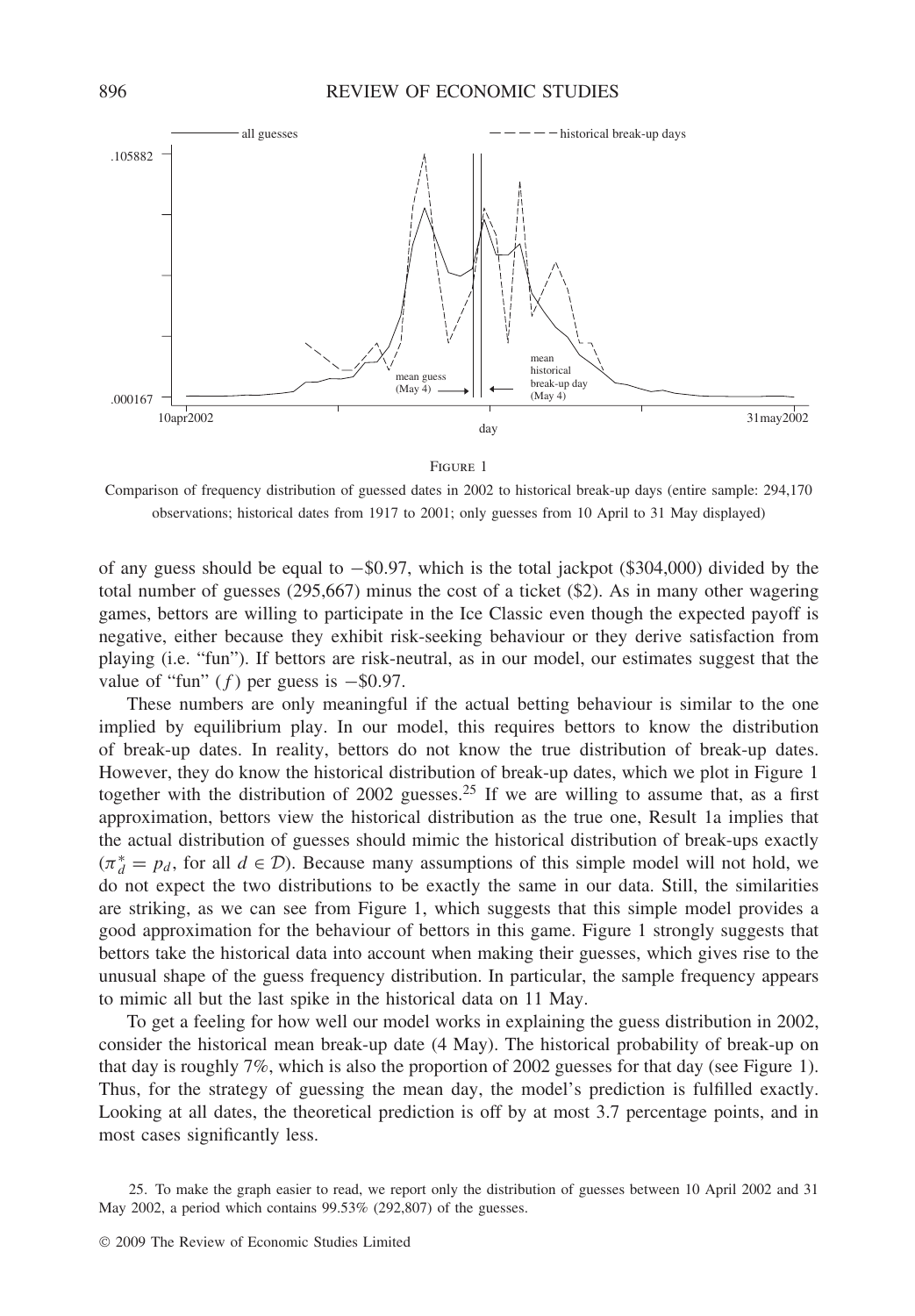| Variable                 | <b>Observations</b> | Mean           | Std. dev. | Min           | Max          |
|--------------------------|---------------------|----------------|-----------|---------------|--------------|
| Historical break-up days | 85                  | 124.74 (4 May) | 5.95      | $110(20$ Apr) | 140 (20 May) |
|                          |                     | Guess days     |           |               |              |
| Entire sample            | 294,170             | 124.04 (4 May) | 6.64      | 33 (2 Feb)    | 363 (29 Dec) |
| Individual guesses       | 215,713             | 124.03 (4 May) | 6.84      | 33 (2 Feb)    | 363 (29 Dec) |
| Pool guesses             | 74,332              | 124.25 (4 May) | 5.94      | 33 (2 Feb)    | 320 (16 Nov) |
| Historical break-up time | 85                  | 858.34         | 281.38    | 4             | 1404         |
|                          |                     | Guess times    |           |               |              |
| Entire sample            | 284,718             | 839.87         | 260.67    | $\theta$      | 1439         |
| Individual guesses       | 208,765             | 838.44         | 263.89    | $\Omega$      | 1439         |
| Pool guesses             | 72,247              | 844.21         | 251.22    | $\theta$      | 1439         |

TABLE 1 *Summary statistics*

*Notes*: *Guesses* consist of guesses of the day, hour and minute that the ice on the Tenana River was going to break in 2002. We exclude six guesses of days prior to the date guesses could be made by buying tickets (1 February). *Historical break-up days* are the days the ice broke from 1917 to 2001. *Historical break-up time* is the minute within a day the ice broke from 1917 to 2001. *Individual guesses* are guesses made by individual bettors. *Pool guesses* are guesses made by betting pools. All dates are expressed in the number of days since 31 December. Standard deviations of days are measured in number of days. Time is measured in terms of minutes in a day, from 0 to 1439. Standard deviations of time are measured in minutes.

The evidence displayed in Figure 1 is quite striking. Despite its simplicity, the main prediction (Result 1a) of the equilibrium model in Section 3 seems to be supported by the evidence. In spite of the very low stakes involved and the rather lighthearted nature of the game, bettors appear to take the historical evidence seriously. Of course, it is impossible to determine exactly which factors affect bettors' choices, but Figure 1 suggests that history is an important one. In particular, the dates of 30 April, 5 May, and 8 May are clear attractors and guesses have a tendency to cluster around them.

## 5.3. *Pools versus individuals*

In Table 1, we present summary statistics for the historical ice break-up days from 1917 to 2001, the historical break-up times, the entire sample of guesses, and the guesses made by individuals and pools. All dates are expressed in the number of days since 31 December 2001, and all times are expressed in minutes of the day.<sup>26</sup>

The historical mean break-up day is 4 May, which is also the mean guess for the entire sample. Although prior literature has documented that groups may perform differently than individuals, *on average* pools did not behave much differently than individuals in our data. The mean guessed date for individuals (124.03) is earlier than for pools (124.25), but both fall within the same day. Thus, although the difference between the mean guess for individuals and for pools is statistically significant (the *t*-statistic is 7.8), it is arguably not economically significant. The historical mean break-up time is at 2:18 p.m. (858.34 minutes), while the mean guessed time in 2002 was 2:00 p.m. In 2002, the break-up time was at 9:27 p.m. Similarly to the pattern for the dates, the individuals' mean guessed break-up time is earlier (1:58 p.m.)

26. In total, six guesses were for dates prior to the opening of the ticket selling season, one of which was made by a pool. We exclude these guesses from our analysis, since it is irrational to guess a date that has already passed. Results do not change if these guesses are included.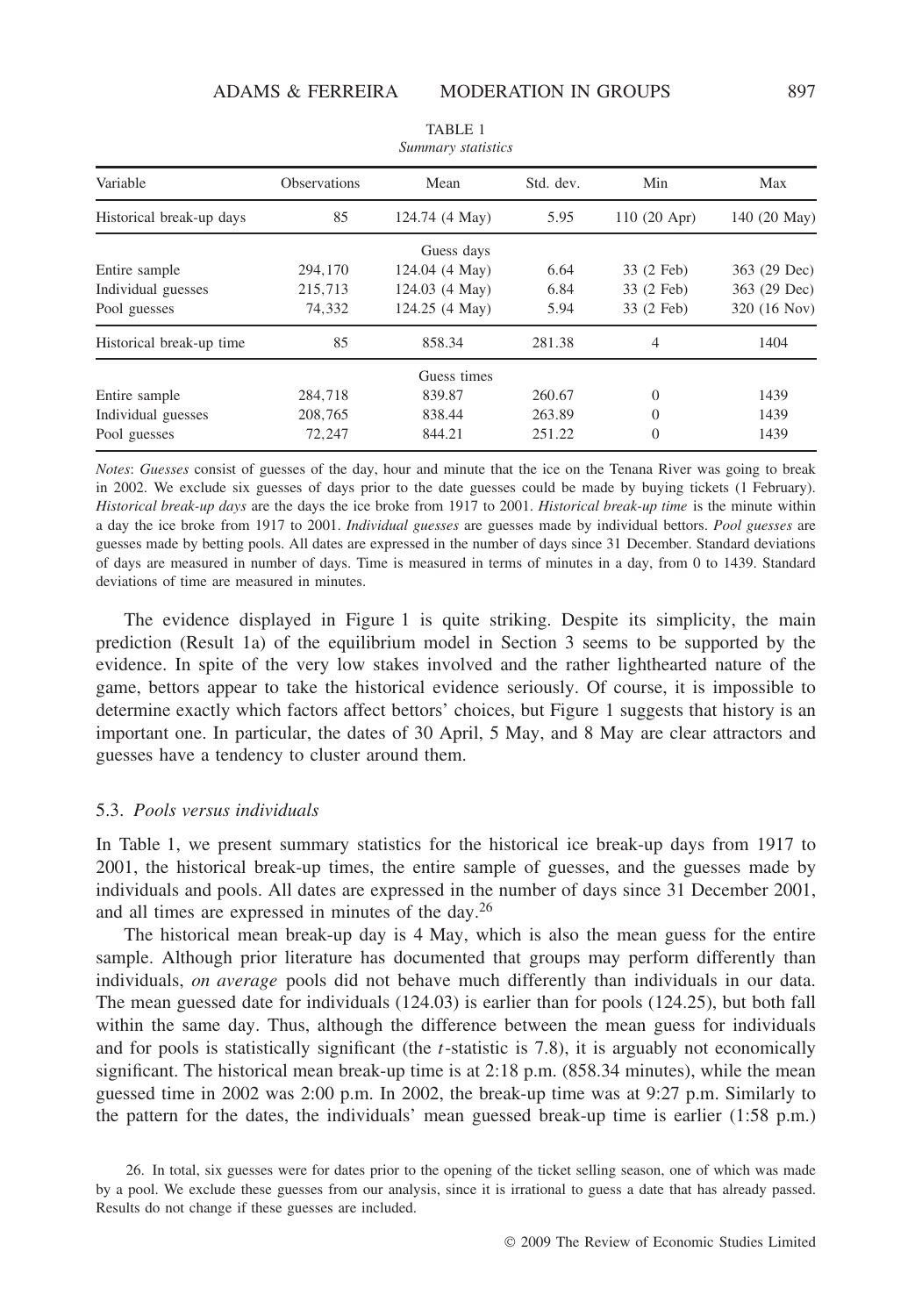than for pools (2:04 p.m.). These differences are again statistically significant, but whether a 6-minute difference is substantial is less clear.27

The break-up date in 2002 was 7 May. Individuals and pools display similar rates of ex post success: roughly 6% of each guessed 7 May. The ex post performance of both groups and individuals is quite good: the proportion that guessed the right day is significantly higher than the historical probability of break-up on that day (which is 2.35%). Interestingly, the largest difference between guess and historical probabilities for all days in our sample occurs on 7 May.

Result 2 from the model implies that the variance of group guesses should be lower than that of individual guesses. We find indeed that the standard deviation of pool guess dates is smaller than the standard deviation of individual guess dates by approximately one day (see Table 1). This result is not driven by differences in sample sizes, since the sample of individual guesses is much larger than the sample of pool guesses. As a consequence, the differences in standard deviations are also statistically significant. The *p*-value in a variance ratio test of the hypothesis that the standard deviation of individual guess dates is greater than the standard deviation of pool guess dates is less than 0.0001. Thus, group guesses appear to be more moderate than individual guesses.

To characterize the betting strategies in more detail, we analyse the frequency distribution of guesses. We focus primarily on guess dates, since the distributions for guess times, as measured in minutes, are less smooth which complicates the analysis. Figure 2 compares the frequency distribution of pool guesses to individual guesses. While pools place very similar weights on the three main historical spikes, individuals appear to place too much weight on the first spike (30 April) and too little on the third (8 May). Thus, the distribution of guesses made by groups appears to conform more to the distribution of historical break-up dates than the distribution of guesses made by individual bettors. This suggests that individual bettors rely relatively less on historical data than pools.

This pattern is not driven by individuals placing more weight on recent historical information. A similar pattern emerges if we use only the most recent 42 years (50% of the sample) of break-up history (results not reported).28 It also appears that individuals placed less weight on current environmental information. According to the ice measurements available on the Nenana Ice Classic website, the average ice thickness of the Tanana River in 2002 was higher in the two full months during which tickets could be purchased, February (47") and March (57.26"), than in 2001 (36.83" and 39.72", respectively). Since the break-up day in 2001 occurred on 8 May, four days after the historical mean break-up day, this was at least suggestive that the break-up day in 2002 might also be after 4 May, rather than before (as was indeed the case, since the ice broke on 7 May).

Result 3 of the model suggests that groups should be less likely to guess very early or very late dates than individuals. Consistent with this prediction, we find that the cumulative frequency of individual guesses of dates prior to the earliest recorded break-up day of 20 April (0.0156) is larger than the respective number for pools (0.0088). The cumulative frequency of

<sup>27.</sup> In most of our analysis, we do not emphasize the concept of statistical significance. There are two reasons for this. First, our sample comes very close to covering the entire relevant population. Thus, it is unclear what the gains from applying sample theory are in such cases. Second, with more than 290,000 observations, almost any difference we encounter will be highly statistically significant, even though it may not be economically significant.

<sup>28.</sup> In an article that appeared in *Science*, Sagarin and Micheli (2001) argue that the trend in historical ice break-up dates recorded by the Nenana Ice Classic indicates the presence of global warming. However, the article raised some controversy (Daly, 2001; O'Ronain, 2002), because, for example, it did not include the 2001 break-up day, which occurred four days after the mean historical break-up day of 4 May, in its analysis. Thus, the distribution of historical break-ups days until 2002 does not show clear evidence that betting earlier was a better strategy.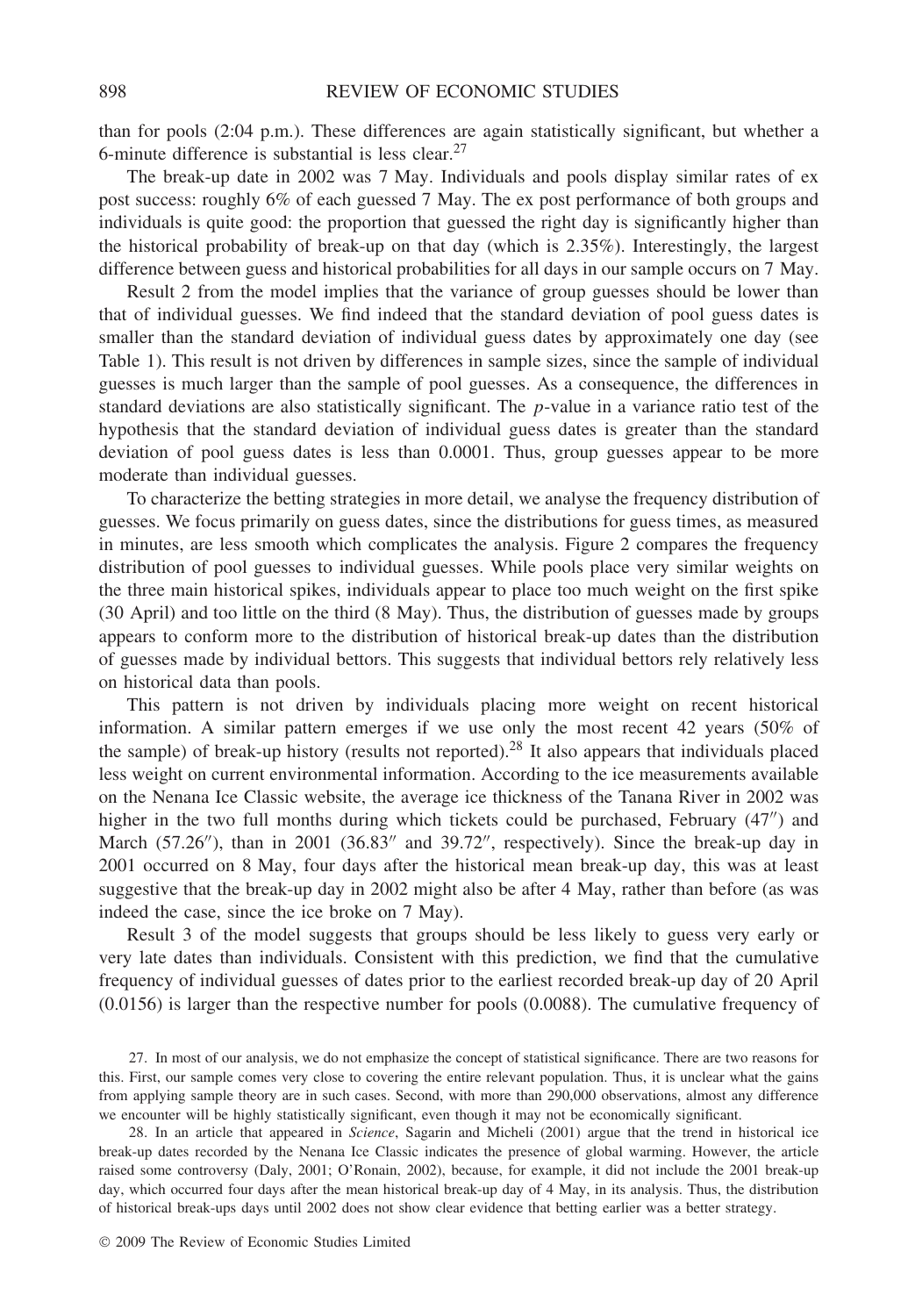

#### Figure 2

Comparison of frequency distribution of days of individual guesses to days of pool guesses in 2002 (sample of individual guesses: 215,713 observations; sample of pool guesses: 74,332 observations; only guesses from 10 April to 31 May displayed)

individual guesses of dates after the last recorded break-up day of 20 May (0.0015) is also larger than for pools (0.0008).

The fact that individuals are more likely to guess dates both earlier than 20 April and later than 20 May is consistent with our hypothesis that groups tend to make less extreme decisions than individuals. Figure 2 provides further evidence in favour of the idea that groups are more moderate. As is clear from the figure, individuals place more weight on the tails of the distribution than groups do. The two distributions cross only twice. To the left and right of the crossing points, the individual distribution always lies above the pool distribution, whereas the pool distribution lies above the individual distribution in between the crossing points. The cumulative frequency of individual (pool) guesses to the left of the earliest crossing point (on 3 May) is 0.417 (0.377); the cumulative frequency of individual (pool) guesses to the right of the latest crossing point (11 May) is 0.102 (0.082). Furthermore, the cutoffs for 5%, 10% and 20% of the individual guess distribution are in each case a day earlier than the corresponding cutoffs for the pool guesses. The cutoffs for 95% and 90% of the individual guess distribution are both a day later than for the pool guess distribution (the 80% cutoff is the same for both distributions).

Our strategy of estimating the probability density functions of guesses with histograms has potential pitfalls. In particular, the excessively "jagged" appearance of the functions displayed in Figures 1 and 2 suggests that one could improve the precision of the estimates by using a non-parametric smoothing procedure. In Figure 3, we display kernel density estimates of the individual and pool guess distributions using the Epanechnikov kernel function with a bandwidth of two days. This choice of bandwidth is just sufficient to make the distributions look "single-peaked". The key feature of Figure 3 is that it highlights, even more strongly, the fact that individuals tend to place more weight on the tails of the distribution. Our results, therefore, do not appear to be driven by undersmoothing.<sup>29</sup> If anything, the differences between

<sup>29.</sup> Because we do not use information about the guessed minutes in Figures 1 and 2, our graphs of frequency distributions also represent smoothed versions of the true frequency distribution of guesses. The same is true of the historical break-up frequency.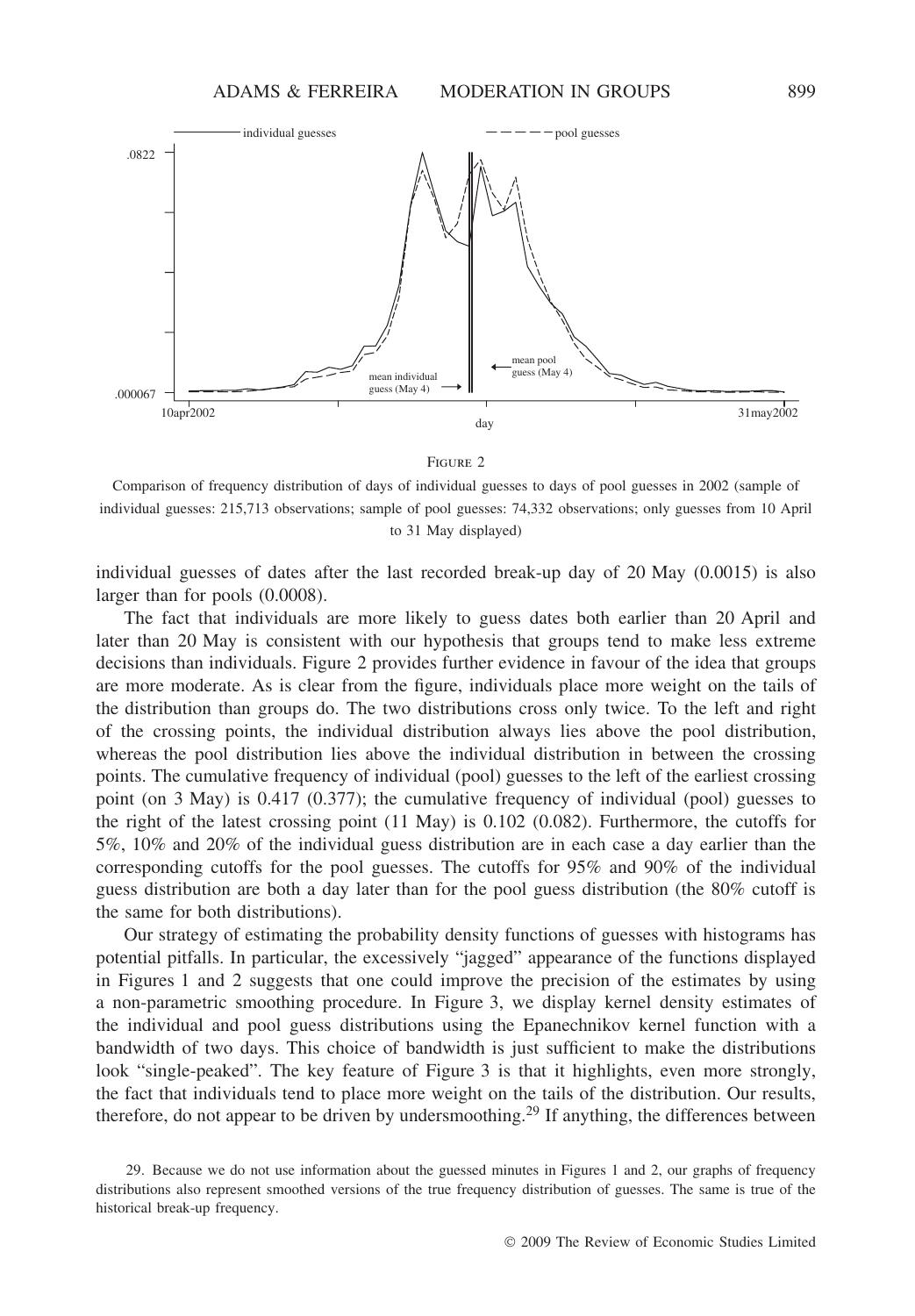## 900 REVIEW OF ECONOMIC STUDIES





Kernel density estimates of days of individual and pool guess distributions in 2002 (sample of individual guesses: 215,713 observations; sample of pool guesses: 74,332 observations; only guesses from 10 April to 31 May displayed. Densities estimated using the Epanechnikov kernel function with a bandwidth of 2 days)



Figure 4

Comparison of frequency distribution of hours of individual guesses to hours of pool guesses in 2002 (sample of data on hours of individual guesses: 208,765 observations; sample of data on hours of pool guesses: 72,247 observations)

the weights which groups and individuals assign to the tails appear to be much more pronounced when we use kernel estimation techniques.

From Table 1, we see that the standard deviation of individual guess times is 12 minutes larger than the standard deviation of pool guess times (this difference is statistically significant), which is consistent with the pattern we find for the guess days. In Figure 4, we plot the histograms for individuals and pools based on the hours of the guessed times. A similar pattern as in Figure 2 emerges: individuals are more likely to guess both earlier and later hours of the day than pools. The differences between the two histograms are much less pronounced, however, with the distributions crossing each other six times, and overall behaving very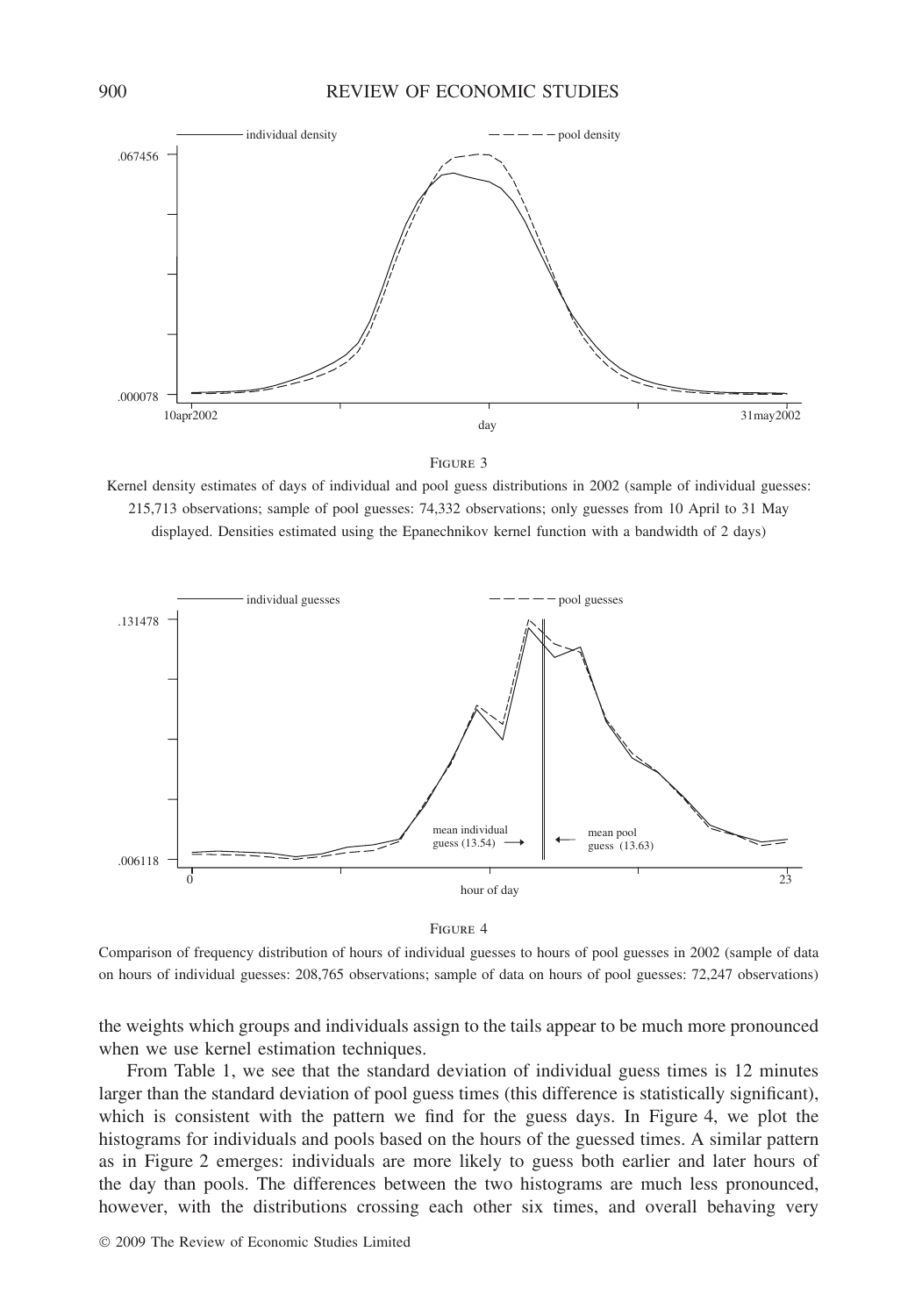similarly. We conclude that the evidence for the hours and minutes of the day also suggests that pools make less extreme guesses, although the differences between the guess time distributions are less pronounced than for the guess dates.

## 6. SELECTION, MEASUREMENT ERRORS AND ADDITIONAL EVIDENCE

So far, we can only interpret our evidence in terms of the *joint hypothesis* that groups make more moderate decisions either because they require compromise among their members or because individual characteristics that are correlated with betting behaviour affect group membership (or both). But, in order to obtain a clearer picture of the differences between group and individual behaviours, it would be nice to know whether our results are completely driven by selection, for reasons other than the ones we have discussed in the theory section.

Our hypothesis is that we observe more moderate guesses in groups either because group members compromise or because individuals choose not to be group members to avoid compromising (or equivalently that groups terminate membership of individuals not willing to compromise). Our model clarifies the role of actual or potential compromise for membership decisions. However, it could also be that personal characteristics (and in particular characteristics other than betting preferences) bring similar people together, so that groups may appear more moderate despite the absence of actual or potential compromise. In order to address this possibility, in this section we attempt to control for potential selection on personal characteristics.

There are two main types of selection mechanisms that are relevant for our analysis. First, individuals choose whether or not to participate in the game by making a guess. Second, conditional on participation, individuals choose whether to make guesses individually, in groups, or both.

The first selection problem is virtually impossible to address. This is not necessarily a problem, because it is still an interesting question to compare the betting behaviour of groups versus individuals conditional on the decision to participate. Of course, if the characteristics that affect participation also affect the behavioural differences between groups and individuals, then it would be difficult to generalize our results to different settings.<sup>30</sup>

It is also difficult to examine the second selection issue, because it is not clear which types of individuals self-select into groups. Barber *et al.* (2003) face similar problems in their study of stock clubs, but argue that their experimental evidence suggests that selection is not likely to be a major issue. Hamilton, Nickerson and Owan (2003) provide evidence that more productive workers self-select into teams. However, Kocher, Strauß and Sutter (2006) show the opposite in the context of a beauty-contest game. Individuals self-selected into groups hoping to improve performance, while individuals who opted to stay alone appeared to value autonomy in decision making. Nevertheless, we use three complementary methods to examine whether selection alone can explain our results.

1. *Individual fixed effects*: we use individual fixed effects in a subsample of individuals who appeared to make guesses both as individuals and as part of a pool. This analysis suggests

30. Because the Ice Classic has a longstanding tradition in Nenana and Alaska, selection due to the decision to participate may not be as important a concern as in other games. In our data, we identify 31,563 different individual bettors. The 2000 US census estimated the populations of Alaska and Nenana to be 626,932 and 402, respectively. Even though people outside Alaska can bet, it is more difficult because they must contact the Ice Classic office directly. If we assume that most bettors are from Alaska, this suggests that roughly 5% of the population placed a bet. This is a substantial fraction of the population. Because accounts of the Ice Classic picture it as a community affair that provides part-time employment for roughly 100 residents, it is likely that most Nenana residents bet.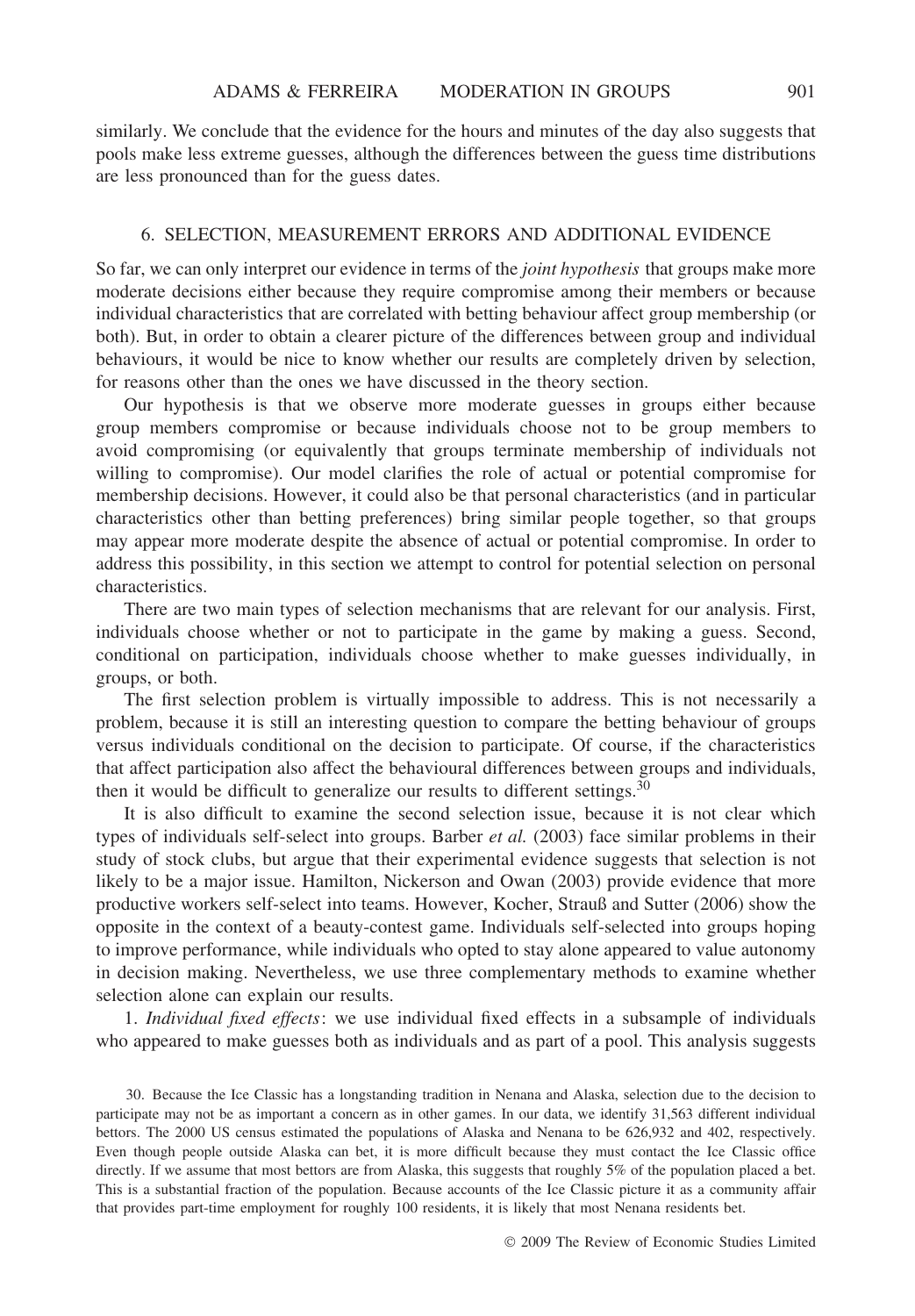that individual characteristics other than betting preferences do not fully explain the difference between group and individual guesses.

2. *Family pools*: we identify groups that appeared to be formed on the basis of family ties. Such groups are less likely to be formed as a consequence of the similarity of opinions of their members, although family pools are also possibly more homogeneous since family members may have similar opinions.

3. *Pool size*: we identify a subsample of pools for which we can infer group size. We then analyse the effect of group size on the variability of guesses.

None of these approaches rules out the importance of selection, but together they provide evidence that selection alone is not sufficient to explain our results. Because family pools and pools for which we can infer the number of members are less likely to be misclassified as pools, this analysis also acts as a robustness check that measurement error in our pool classification is not driving the results.

## 6.1. *Individual fixed effects*

It is possible that individuals with more moderate predictions will be more likely to join a betting pool. One reason is the membership effect we discussed in Section 3: people with more extreme predictions may choose not to join groups if they expect groups to compromise (or similarly groups may refuse membership to individuals with extreme predictions). Another possibility is that omitted personal characteristics may be correlated both with moderation in betting preferences and with group membership decisions. If the latter is true, then groups may appear more moderate even if there is no (actual or expected) compromise effect.

To address this issue, we construct a dataset of guesses placed by individuals who also bet in groups. We then use individual fixed effects to identify within-individual variation in betting strategy that can be attributed to betting in a group. For example, if we define  $b_{ijk}$  to be a measure of betting strategy for guessed date *k* of individual *i* who also guesses as part of pool *j* (where pools include pools with multiple members and the extreme "pool" of betting alone),  $POOL<sub>j</sub>$  to be a dummy variable which is equal to 1 if  $POOL<sub>j</sub>$  has more than one member and 0 otherwise,  $\gamma_i$  to be individual fixed effects and  $\varepsilon_{ijk}$  to be error terms, then *for the same individual* we can identify the effect of betting in a group on betting strategy by estimating the following regression:

$$
b_{ijk} = \alpha + \beta \text{POOL}_j + \gamma_i + \varepsilon_{ijk}.
$$
 (17)

While ex ante it seems difficult to identify individuals who also bet in groups in our dataset, we often observe what appear to be married couples betting together as well as individually. For example, we observe guesses placed by "Ray & Ruth Birky", as well as guesses placed by "Ray Birky" and "Ruth Birky". We also observe individuals who appear to be betting with a pool, for example, "Andrea F. Staniforth & Co" and "Helen Lazeration Pool" as well as on their own, for example, "Andrea F. Staniforth" and "Helen Lazeration". Under the assumption that no other individual with exactly the same name is betting, for example, there are not two different bettors called "Andrea F. Staniforth", and that guesses associated with such individuals' names are truly individual guesses, we can construct a dataset of guesses placed by individuals who also bet in pools. While these assumptions are strong, we believe the second assumption would simply bias us against finding a result. If guesses associated with an individual's name who also bets in a pool are also pool guesses, then  $\beta$  should not be significantly different from 0. It is less clear how the first assumption would affect our results.

© 2009 The Review of Economic Studies Limited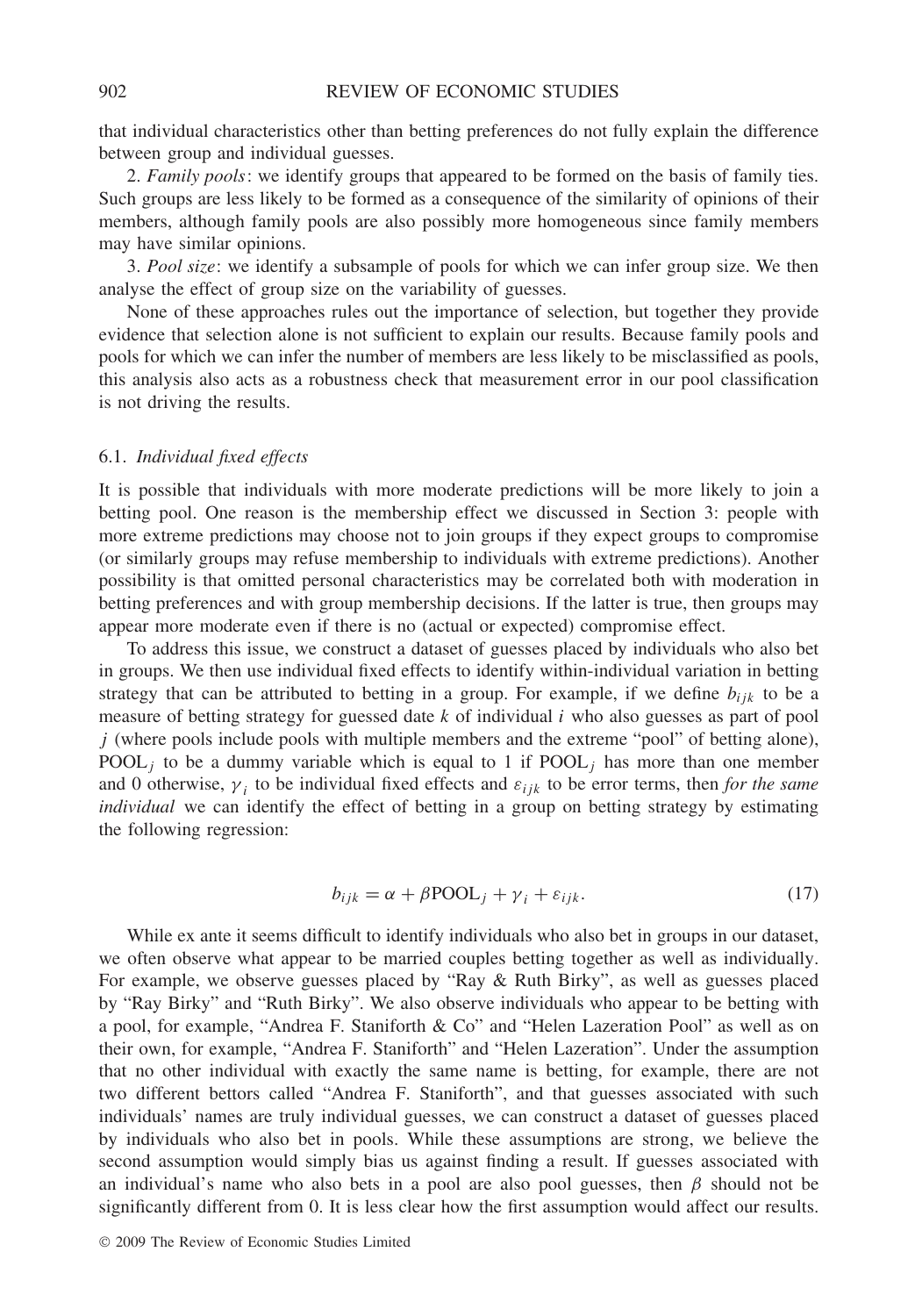If the guesses we associate with, for example, "Andrea F. Staniforth", are individual guesses but are not those belonging to the Andrea F. Staniforth of "Andrea F. Staniforth & Co", then we are still comparing guesses of individuals to guesses of pools but in this case the individual fixed effect only captures the effect of having the same name and is essentially meaningless. We believe it unlikely that many bettors with *exactly* the same names will be present in our  $data$ <sup>31</sup> but our results should still be interpreted with care given that we cannot cross-check the identity of the individuals.

To construct our sample for this section, we examined all pools that contain the names of individuals and searched for other occurrences of the individual's name. We were able to identify 351 individuals whose name appeared alone as well as in the name of a pool. Our sample of guesses consists of all guesses made by individuals whose name also occurred in the name of a pool as well as those of the associated pools.

We examine three measures of an individual's betting strategy: the guess, the absolute value of the distance of the guess to the sample mean guess and the square of this absolute value. We focus primarily on the latter two measures of guess dispersion.

In Table 2, we report the results of estimating the above equation for both guess dates and guess times (minutes of the day).<sup>32</sup> From columns I and IV, we see that groups guessed earlier dates but later times. However, these differences are not large: mean pool and individual guesses are on the same day, and pool guesses are on average 17 minutes later than individual guesses. More important are the results for the variability measures. Columns II, III, V and VI all show that both the absolute value and the square of the deviation from the mean are lower for pool guesses, both for the guess day and for the guess time. Consider, for example, column III. The coefficient on the constant can be interpreted as the variance of individual guesses, so the implied standard deviation of individual guesses is 6.72 days, a number that is slightly lower than in Table 1 (6.86 days). The implied standard deviation for pools is 6.29 days, which is higher than in Table 1 (5.95 days). If we consider the guess time instead, the implied standard deviation for individuals is 278.86 minutes, which is higher than in Table 1 (263.89 minutes), while the implied standard deviation for pools is 238.87, which is lower than in Table 1 (251.23).

The results show that group guesses display lower standard deviations than individual guesses, for both guess days and guess times, in a subsample of guesses by individuals who made guesses both individually and as part of a group. Thus, individual characteristics may explain some of the difference between the standard deviations of the two groups, but not all of it. These results appear even more striking if one recalls that all regressions include 351 individual dummy variables.

Why would an individual who chooses to make multiple guesses make his more extreme guesses alone? Either groups choose a betting rule that leads to compromise or individuals choose not to make their extreme guesses in groups.<sup>33</sup> Similarly, the group members betting together with such an individual may refuse to be part of a betting pool that places an extreme

31. As robustness checks, we created measures of "common" names, like "Johnson", and "uncommon" names, like "Arrants". To help in our classification, we used the number of unique individuals with the same last name as a guide. For example, there were roughly 233 individual bettors with the last name "Johnson", but only one bettor with the last name "Arrants". Thus, "Johnson" is common, while "Arrants" is uncommon. We redid our analysis after excluding the common names, since for the uncommon names it was less likely that another individual with exactly the same name was betting. Naturally, this procedure reduces our sample substantially, so our results are statistically weaker. Nevertheless, the signs of our coefficient estimates are the same as when we use our full subsample.

32. Reported constants are averages over all individual effects.

33. Of course, this does not rule out the possibility that individuals expect groups to compromise even when they do not.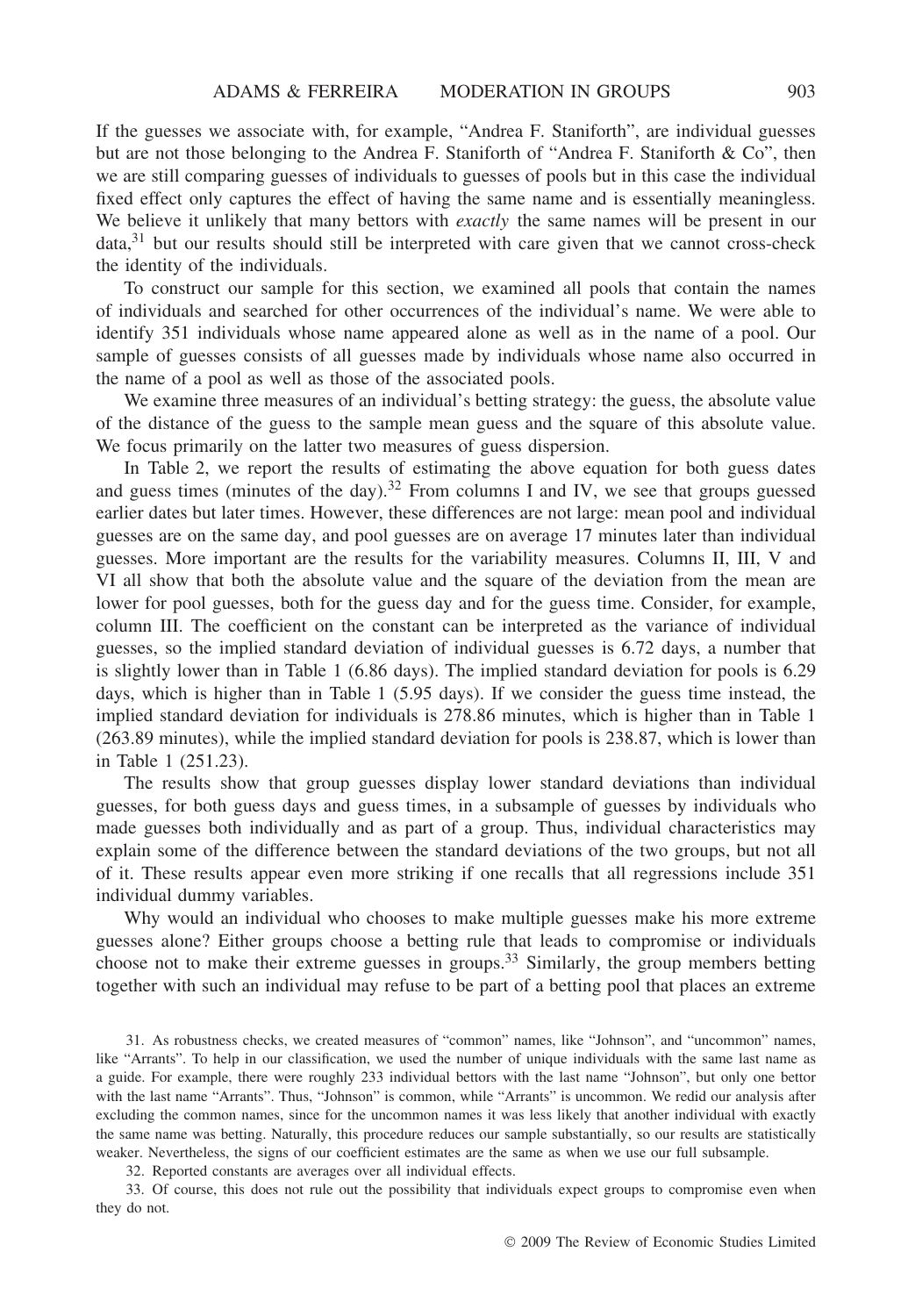## 904 REVIEW OF ECONOMIC STUDIES

|                     | I                       | П                              | Ш                                   | IV                     | V                              | VI                                     |
|---------------------|-------------------------|--------------------------------|-------------------------------------|------------------------|--------------------------------|----------------------------------------|
|                     |                         | Guess date (in days)           |                                     |                        | Guess time (in minutes)        |                                        |
|                     | Guess                   | Abs. distance<br>to mean guess | Square<br>distance to<br>mean guess | Guess                  | Abs. distance<br>to mean guess | Square of<br>distance to<br>mean guess |
| Pool dummy          | $-0.712***$<br>[3.50]   | $-0.242*$<br>[1.84]            | $-5.657**$<br>[2.09]                | 17.582*<br>[1.89]      | $-29.381***$<br>[4.86]         | $-20.704.424***$<br>[4.96]             |
| Constant            | 124.200***<br>[1003.41] | $5.110***$<br>[62.61]          | 45.168***<br>[26.15]                | 836.586***<br>[139.80] | 210.030***<br>[54.21]          | 77.761.704***<br>[28.49]               |
| <b>Observations</b> |                         | 5431                           |                                     |                        | 5268                           |                                        |

TABLE 2 *Individual fixed effect results for individuals betting alone and in groups*

*Notes*: The sample consists of observations on individual and group guesses for 351 individuals whom we classified as betting on their own and in a group. We exclude six guesses of days prior to the date guesses could be made by buying tickets (1 February). An individual was considered to bet on her own and in a group if her name appeared both on its own and as part of a group name in the list of bettors, for example, "Lois Swanberg" and "Lois Swanberg & Bob Hager". Columns I–III show individual fixed effect regressions of the guessed day, the absolute value of the distance to the sample mean guessed day and the square of that distance on a group dummy. This dummy is defined to be equal to one if the bettor's name suggests it is a group with more than one member, for example, "Lois Swanberg & Bob Hager" and is 0 otherwise. The guess day is measured in days of the year since 31 December. Columns IV–VI replicate the regressions in columns I–III using the guessed time. The guess time is measured in minutes of the day. All standard errors are corrected for heteroscedasticity. The absolute values of the robust *t*-statistics are in brackets. \*, \*\*, \*\*\* indicate significance at the 10%, 5% and 1% level, respectively.

bet. All these possibilities are plausibly related to betting preferences and the expectation of compromising in groups. However, what the fixed effects results rule out is the possibility that moderation in groups is fully driven by personal characteristics (other than betting preferences) that determine the match between group members. $34$ 

## 6.2. *Family pools*

To address the possibility that our results may be driven by the fact that individuals selfselect into groups based on similarities in betting preferences, we try to identify pools that are formed for reasons unrelated to betting preferences. Family pools are a natural example of pools formed for "exogenous" reasons, because families are likely to bet together even if they disagree about dates. While we cannot control for initial selection (whether families choose to participate at all) or family member inaction (some family members may not participate in the decision making process), we can be reasonably confident that family composition is not driven by betting preferences. However, it is still possible that family pools are more homogeneous in their opinions than non-family pools.

34. The fixed-effect analysis does not hold the characteristics of other group members constant. However, we can control for partner effects to a certain extent by restricting our sample to individuals who bet alone and with members of the opposite sex. For example, we can restrict our sample to women who bet alone and in groups with only one other person who is male, for example, Barbara Bluekens versus Barbara & Thomas Bluekens. In this restricted sample, we find a coefficient of −0*.*449 (significant at the 10% level) on the pool dummy in an individual fixed effect regression with the absolute value of the distance to the mean guess as the dependent variable. This is at least suggestive that our results are not fully driven by characteristics of partners that may determine the match between group members.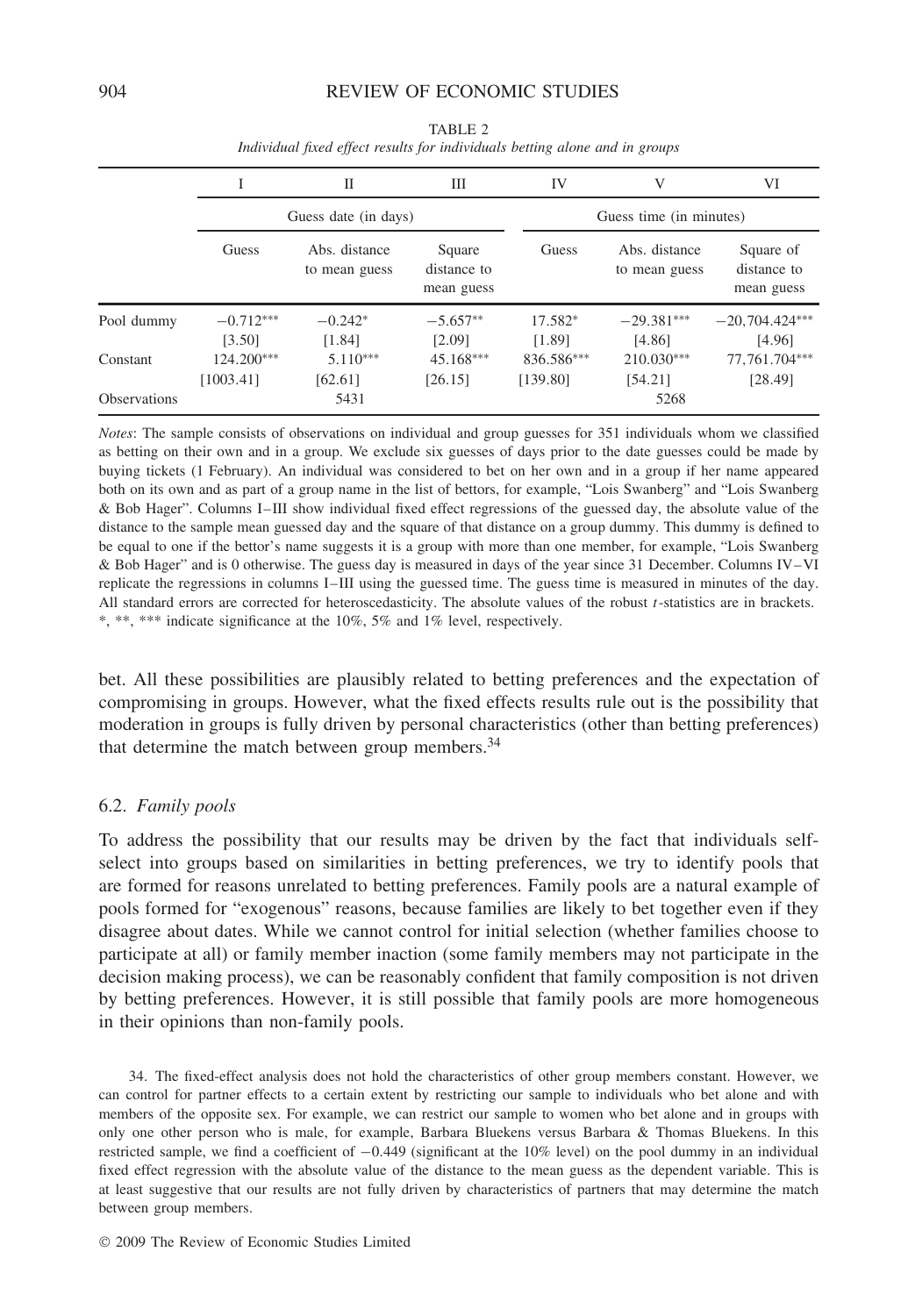|                     |                         | П                              | Ш                                   | IV                      | V                              | VI                                     |
|---------------------|-------------------------|--------------------------------|-------------------------------------|-------------------------|--------------------------------|----------------------------------------|
|                     |                         | Guess date (in days)           |                                     |                         | Guess time (in minutes)        |                                        |
|                     | Guess                   | Abs. distance<br>to mean guess | Square<br>distance to<br>mean guess | Guess                   | Abs. distance<br>to mean guess | Square of<br>distance to<br>mean guess |
| Family pool         | $-0.322***$<br>[5.13]   | $-0.159***$<br>[3.90]          | $-6.485***$<br>[5.61]               | $8.364***$<br>[3.38]    | $-9.762***$<br>[6.04]          | $-9154.122***$<br>[8.66]               |
| Constant            | 124.029***<br>[8421.59] | 4.988***<br>[495.03]           | 46.787***<br>[64.81]                | 838.444***<br>[1451.72] | 196.225***<br>[508.12]         | 69,636.798***<br>[264.35]              |
| <b>Observations</b> |                         | 226.511                        |                                     |                         | 219,202                        |                                        |

TABLE 3 *Comparison of individual guesses to guesses of family pools*

*Notes:* The sample consists of observations on guesses made by individuals and 965 family pools. We exclude six guesses of days prior to the date guesses could be made by buying tickets (1 February). A pool is classified as a family pool if it is clear that the members of the pool have the same last name, e.g. the bettor's name is "Ray & Ruth" Birky", or are members of the same family, for example, "John Pickett & Sons". Columns I–III show regressions of the guessed day, the absolute value of the distance to the sample mean guess day and the square of that distance on a "Family pool" dummy. This dummy is defined to be equal to one if the bettor is classified as family pool and is 0 if the bettor is classified as an individual. The guess day is measured in days of the year since 31 December. Columns IV–VI show the same regressions using the guess time. The guess time is measured in minutes of the day. All standard errors are corrected for heteroscedasticity. The absolute values of robust t-statistics are in brackets. \*, \*\*, \*\*\* indicate significance at the 10%, 5% and 1% level, respectively.

Our subsample for this section is the set of observations on guesses made by individuals and family pools. We classify a pool as a family pool if it is clear that the members of the pool have the same last name, e.g. the bettor's name is "Ray & Ruth Birky", or are members of the same family, for example, "John Pickett & Sons". Of the 3093 pools in our sample, 965 (31.12%) are family pools.

Table 3 shows the results of similar regressions as in Table 2 (without fixed effects). The results are similar to those for the full sample. For the guess days, the implied standard deviation for individuals is 6.86 days, which is identical to the number reported in Table 1 (as it should, because the sample of individuals is not restricted), while the implied standard deviation for pools is 6.35 days (higher than the number in Table 1: 5.95). For the guess times, the implied standard deviation for individuals is 263.89 minutes, while the implied standard deviation for pools is 245.93 days (lower than the number in Table 1: 251.23).

We conclude that family pools exhibit less extreme betting behaviour than individual bettors. These results also help to address concerns about misclassification, as family pools (or pools that use family names or family identifiers) are straightforward to classify as pools.

## 6.3. *Variation in pool size*

Our model implies that guess variance should decrease with pool size if membership is exogenously determined (see Result 2).<sup>35</sup> Thus, we could reject the exogenous membership hypothesis if we find evidence that the variance is invariant or increasing in pool size. We investigate this issue in a subsample of observations on guesses placed by pools whose names

35. By exogenous membership we mean that betting preferences are not the reason groups are formed, not that groups are formed randomly.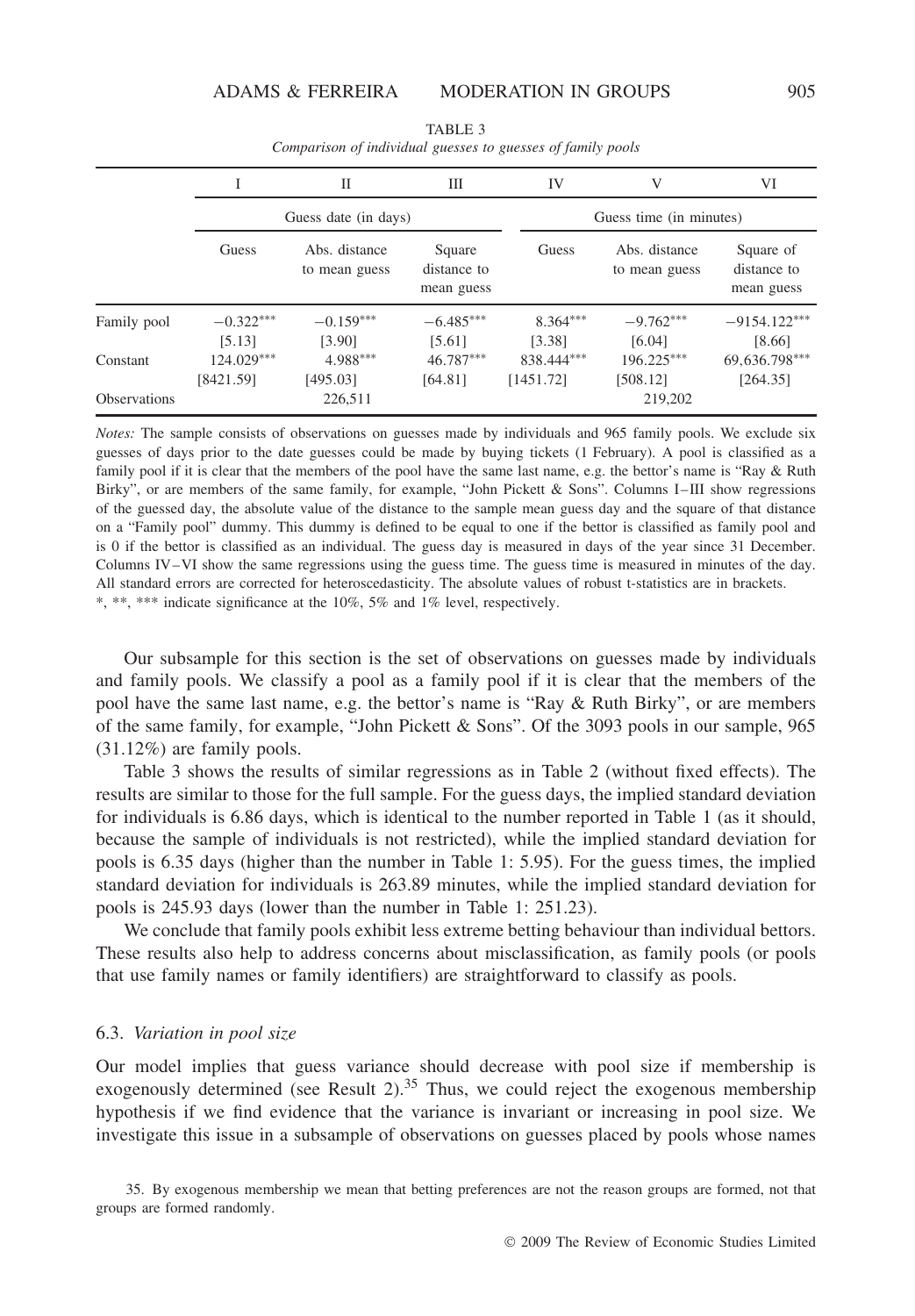|                     | I                       | П                              | Ш                                   | IV                     | V                              | VI                                     |
|---------------------|-------------------------|--------------------------------|-------------------------------------|------------------------|--------------------------------|----------------------------------------|
|                     |                         | Guess date (in days)           |                                     |                        | Guess time (in minutes)        |                                        |
|                     | Guess                   | Abs. distance<br>to mean guess | Square<br>distance to<br>mean guess | Guess                  | Abs. distance<br>to mean guess | Square of<br>distance to<br>mean guess |
| Pool size           | 0.002<br>[0.95]         | $-0.052***$<br>[36.79]         | $-0.796***$<br>[8.68]               | $1.014***$<br>[8.64]   | $-1.054***$<br>[13.07]         | $-562.344***$<br>[11.97]               |
| Constant            | 123.868***<br>[2268.21] | $4.540***$<br>[119.87]         | $40.849***$<br>[13.15]              | 825.852***<br>[333.56] | 219.411***<br>[134.40]         | 84,446.079***<br>[74.37]               |
| <b>Observations</b> |                         | 18,964                         |                                     |                        | 18.434                         |                                        |

| TABLE 4 |  |  |                                             |  |  |  |  |
|---------|--|--|---------------------------------------------|--|--|--|--|
|         |  |  | Variation in guesses according to pool size |  |  |  |  |

*Notes:* The sample consists of observations on guesses made by 1244 pools whose names could be used to proxy for their sizes. We exclude six guesses of days prior to the date guesses could be placed by buying tickets (1 February). A pool's name was considered to reflect its size if its name consisted of a list of individual names, for example, "Brett Miller/Bruce Atkinson" (a size of 2) or its name suggested the number of members, for example, "7 Lucky Ladies" (a size of 7). To control for numbers that were potentially introduced into a pool's name by scanning error, we restrict ourselves to pools whose name occurs more than once as a bettor. Columns I–III show regressions of the guessed day, the absolute value of the distance to the sample mean guess day and the square of that distance on pool size. The guess day is measured in days of the year since 31 December. Columns IV–VI show the same regressions using the guessed time. The guess time is measured in minutes of the day. All standard errors are corrected for heteroscedasticity. The absolute values of the robust t-statistics are in brackets.

\*, \*\*, \*\*\* indicate significance at the 10%, 5% and 1% level, respectively.

can be used to proxy for their sizes. We assume a pool's name reflects its size if its name consists of a list of individual names, for example, "Brett Miller/Bruce Atkinson" (a size of 2) or its name suggests the number of members, for example, "7 Lucky Ladies" (a size of 7). We were able to assign a pool size to 40.22% of pools (1244) because a large number of pools consists of couples (1149). Average pool size is 2.53 with a maximum of 50. To control for numbers that were potentially introduced into a pool's name by scanning error, we restrict ourselves to pools whose name occurs more than once in the list of bettors.

In Table 4, we report the results of the same types of regressions as in Table 3. For both dates and times, guess variability decreases with pool size. Our results imply that a pool of size 2 would have a standard deviation of guess dates of 6.27 days, while a pool of size 7 would display a standard deviation of 5.93 days. The analogous effect for guess times is smaller, with a change in the standard deviation of roughly 6 minutes.

The evidence from this table suggests that group size is negatively related to the variability of guesses. Thus, larger groups may be characterized by more moderation in decisions, or larger groups attract individuals with more moderate opinions, or both. Since we find similar results when we compare pools of different sizes as when we compare pools and individuals, misclassification of bettors into individuals and pools does not appear to be the primary explanation of our results.

## 7. THE 2008 DATA: ADDITIONAL EVIDENCE AND ROBUSTNESS

Although we discussed potential measurement error problems and addressed them in different ways in the previous section, in this section we reexamine the measurement error problem in order to get a sense of its magnitude. As we discussed earlier, there are several reasons to believe that our results are not generated by measurement error. Instead, it is more likely that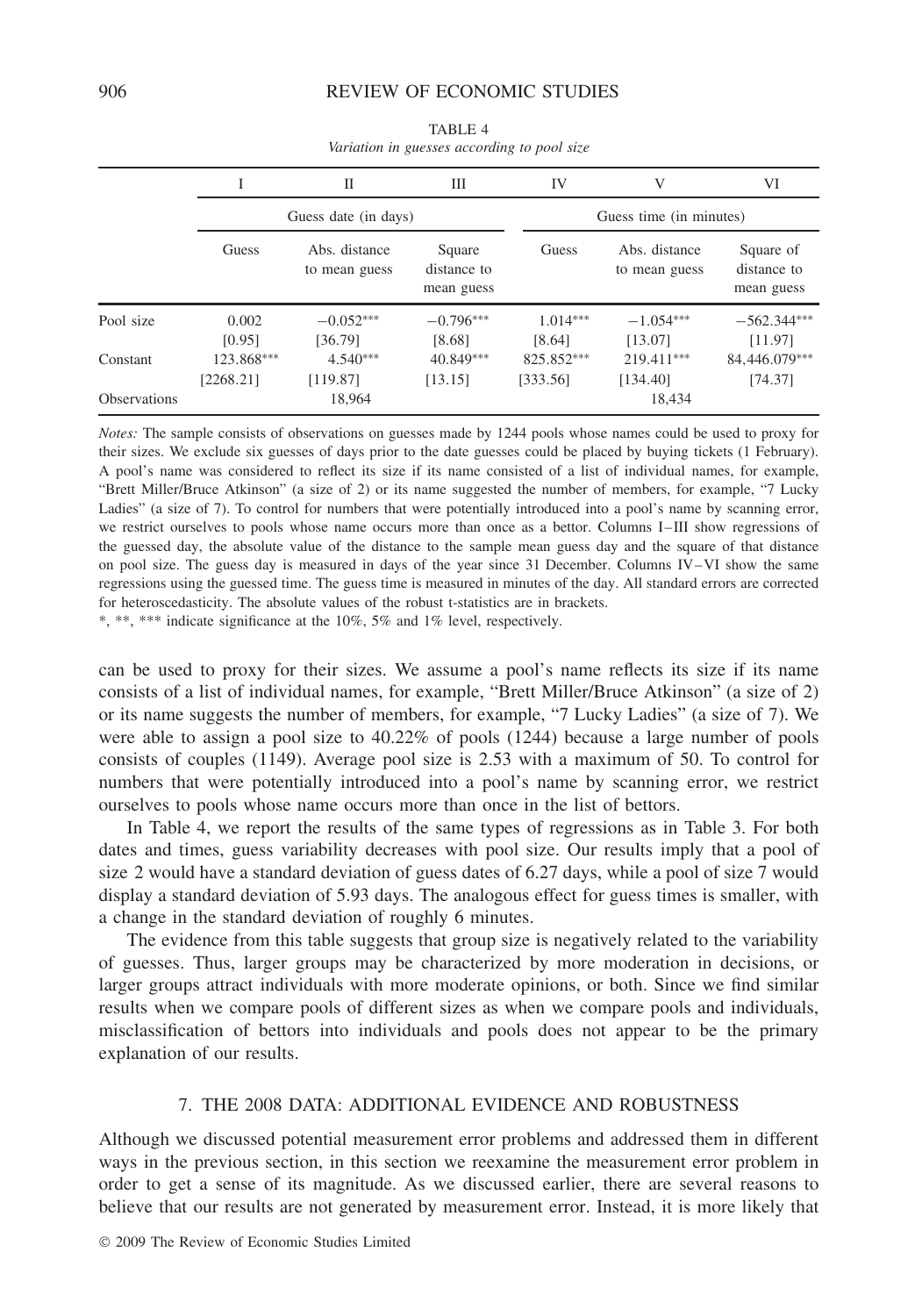measurement error introduces noise that will cause attenuation bias, making it harder for us to find that pools are more moderate. The question is, how large will this bias be?

To examine this issue, we tried to obtain a list of pools that registered their members with the Nenana Ice Classic office in 2002.36 For these pools, there can be no doubt that they are pools, so there is no measurement error associated with the assignment of their guesses. Unfortunately, we were unable to obtain this information for 2002. However, we were able to obtain this information for 2008 along with the Nenana Ice Classic's *List of Guesses* for 2008. We define an *official pool* to be a pool that registered its name with the Nenana Ice Classic office. We followed a similar procedure for scanning the data as for the 2002 *List of Guesses* and used a similar pool classification method to assign guesses to pools (other than the official ones) and individuals as in 2002*.* However, we used only a simplified cleaning procedure, because the full cleaning procedure we employed for the 2002 data was too time intensive. This limits the usefulness of the 2008 data (e.g. we do not have enough detailed data to replicate the analysis from Section 6 fully). However, the availability of registered pool data is a major advantage.

The 2008 *List of Guesses* contains 239,579 guesses. After scanning and cleaning, we are able to classify 238,684 guess dates placed by 41,977 different bettors and 238,307 guess times according to whether they were placed by individuals or pools.<sup>37</sup> We identify a total of 4998 pools, 150 of which are official pools. These 150 pools account for 27.56% of all pool date guesses (49,336) and 27.54% of pool time guesses (49,262). This suggests that pools are more likely to register their members with the Nenana Ice Classic office if they place many guesses. Indeed, official pools placed on average 83.7 more guesses than other pools, a difference which is significant at lower than the 1% level.

As a first step towards assessing the measurement error problem, we examine the list of official pools to see whether our method of assigning bettors to the pool category in 2002 is reasonable. Two pool names contain the identifier "&", eight names contain one of the words "bunch", "clan", "committee", "company", "pack", "partners", "kids" and "sisters", two names contain the word "gang", two names contain the word "crew", two names contain the word "group", two names contain the word "staff", two names contain the word "team", five names contain the word "family", 15 names contain a number, for example, "6 R US" and "The Three Amigos", and 81 names contain the word "pool". The remaining names are names such as "CHILLY DOGS" and "Northwest Airlines" that do not contain a clear pool identifier, but that also do not contain the name of an individual in it. Thus, these are names that we would not have assigned to the individual category based on our merge with census data. Instead, we would have classified these as pools by hand. We conclude that we would have correctly identified each official pool as a pool based on our 2002 classification method. We also note that no official pool is registered under the name of an individual without an accompanying pool identifier. This is at least suggestive that bettors who bet under individual names are not likely to be pools.

Next we use the 2008 data to compare the betting behaviour of pools and individuals.<sup>38</sup> This serves as a robustness check that our findings are not specific to a given year. We replicate our previous figures using the entire sample of guesses. The figures are similar to those in 2002.

<sup>36.</sup> The Nenana Ice Classic encourages pools to register their members to avoid disputes.

<sup>37.</sup> In 2008, ten guesses were for dates prior to the opening of the ticket selling season, none of which were placed by pools. We exclude these bets from our analysis, since it is irrational to guess a date that has already passed.

<sup>38.</sup> We have information on 511 non-missing guess dates and 510 non-missing guess times placed for dates between 1 February and 5 April, which is the period during which guesses could be made by buying tickets. Of these, 66 date and time guesses were made by pools. These numbers are comparable to the numbers for 2002.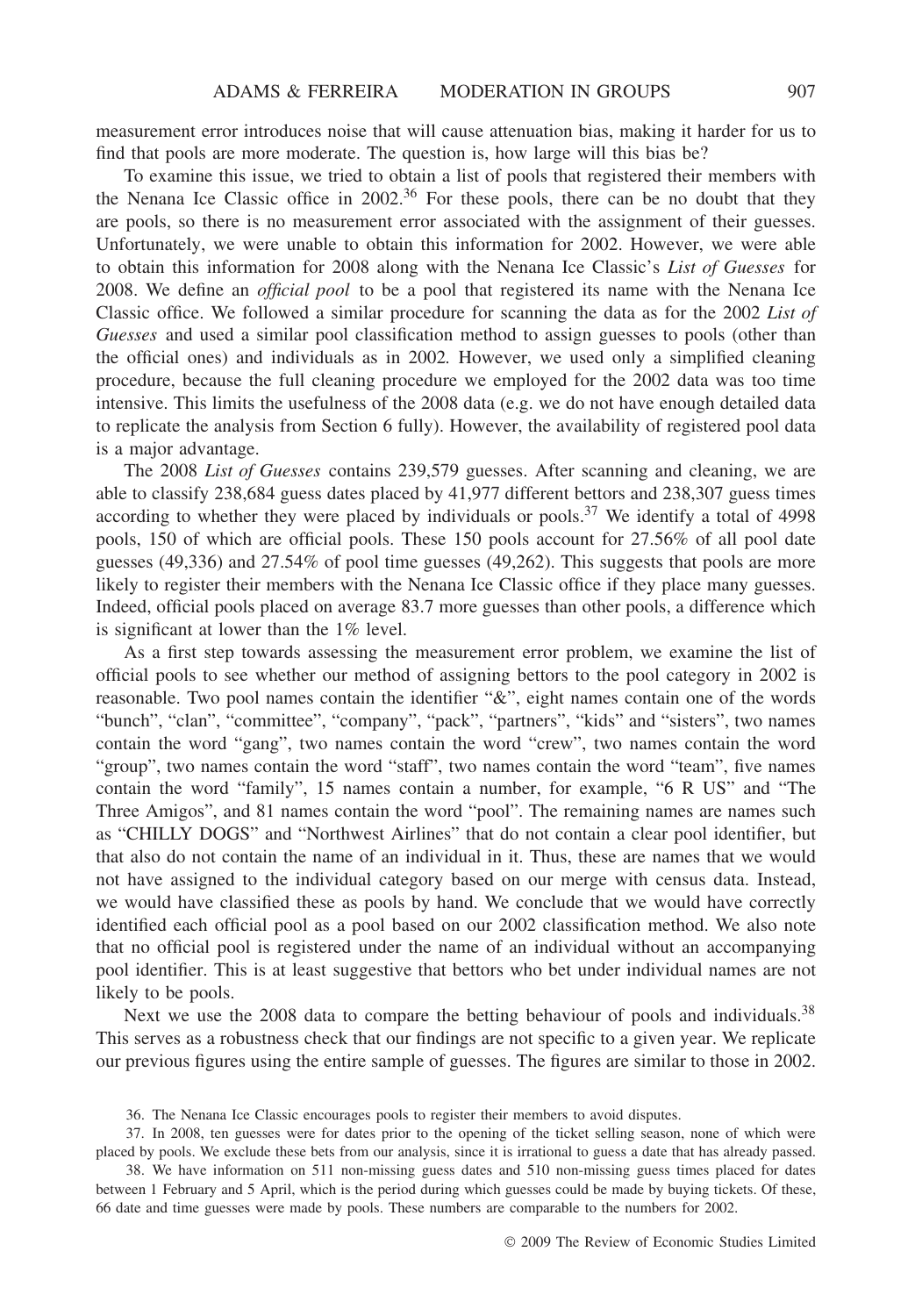

Figure 5

Kernel density estimates of days of individual and pool guess distributions in 2008 (sample of individual guesses: 189,348 observations; sample of pool guesses: 49,336 observations; only guesses from 10 April to 31 May displayed. Densities estimated using the Epanechnikov kernel function with a bandwidth of 2 days)

For the sake of brevity, we provide only the replication of Figure 3 in Figure 5. From Figure 5, it is clear that in 2008 individuals also tend to place more weight on the tails of the distribution than pools.

Finally, as an alternative method of addressing potential measurement error problems, we compare the behaviour of *official* pools to the behaviour of individuals. Because we are certain that official pools are indeed pools, this comparison will be subject to measurement error problems only if pools bet under the names of individuals. The official pool classification thus represents the cleanest measure of pools available and we can use it both to verify that our previous results are not an artifact of measurement error and to assess the magnitude of the measurement error problem.

Because the official pools represent a subsample of all pools, we first compare official pools to a random subsample of individuals with roughly the same amount of guesses as the official pools. We construct the sample of individuals by sorting them alphabetically and truncating the list of names when the cumulative number of individual guesses is at least as large as the number of official pool guesses (13,598 guess dates and 13,568 guess times). This gives us a sample of 2612 individuals with 13,617 guess dates and 2607 individuals with 13,571 guess times. To ensure that our choice of random sample is not biasing the results, we also compare official pools to the sample of all individuals.

We report the results in Table 5. We first regress the guessed date, the absolute value of the distance of the guess date to the sample mean guess, and the square of this absolute value on a pool dummy variable. "Pool dummy" is defined to be one if a bettor is classified as a pool using our 2002 methodology. We show the results for three different sample types: the full sample, official pools plus random individuals, and official pools plus all individuals. The top panel of Table 5 shows the results. The bottom panel of Table 5 shows the same regressions using the guess time.

Overall, we find that the 2008 data deliver results that are qualitatively identical to the 2002 results (i.e. groups are more moderate). The pool dummy enters with a negative sign in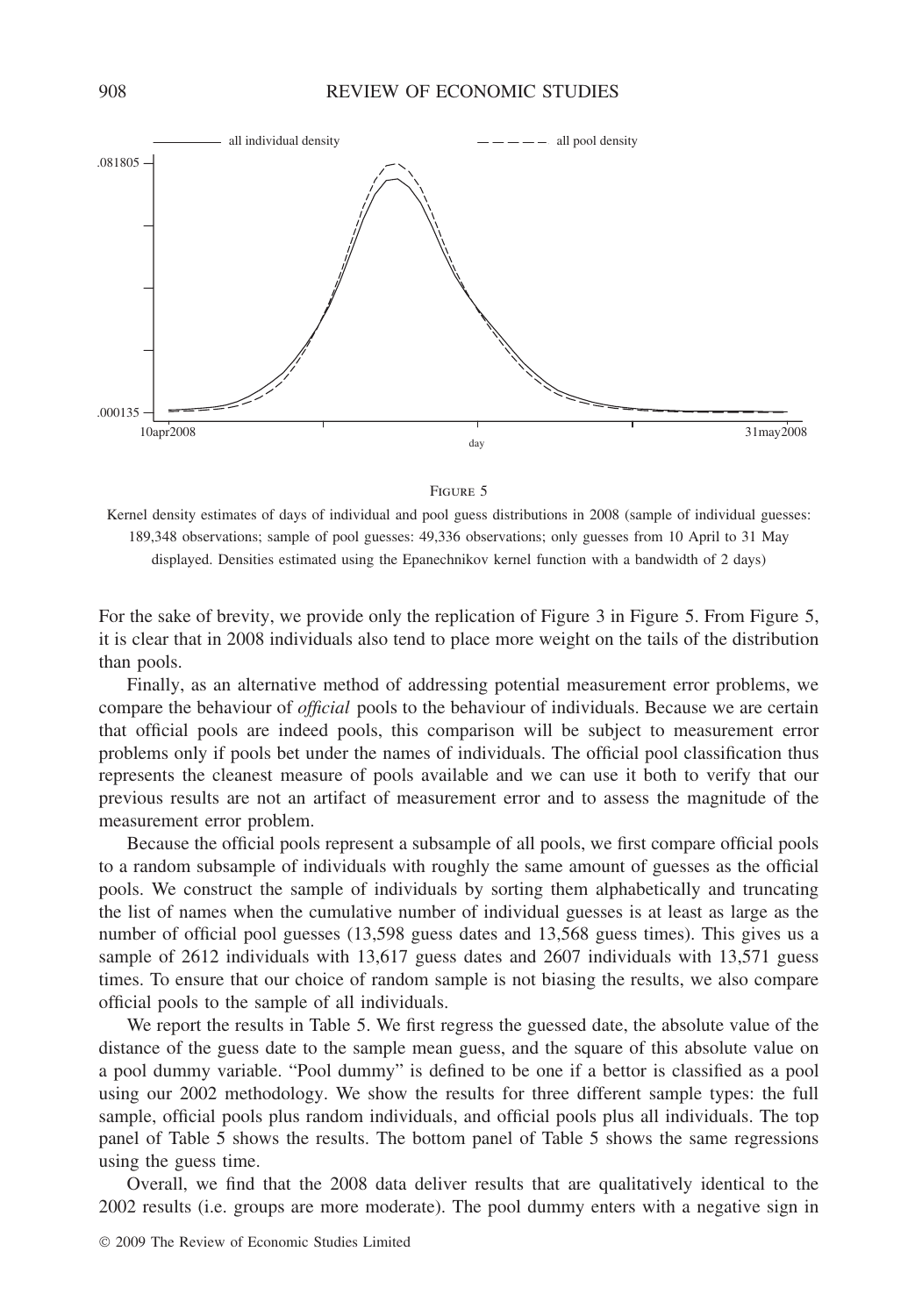|                                         |                                           | sample<br>Full                   |                                     |                                  | Random individuals + official pools                                                                                                                                                                                                                                                                                                                                                                                                                                                                                                                                                                                                                                                                                                                                                                                                                                                                                                                                                                                    |                                     |                                   | All individuals + official pools   |                                       |
|-----------------------------------------|-------------------------------------------|----------------------------------|-------------------------------------|----------------------------------|------------------------------------------------------------------------------------------------------------------------------------------------------------------------------------------------------------------------------------------------------------------------------------------------------------------------------------------------------------------------------------------------------------------------------------------------------------------------------------------------------------------------------------------------------------------------------------------------------------------------------------------------------------------------------------------------------------------------------------------------------------------------------------------------------------------------------------------------------------------------------------------------------------------------------------------------------------------------------------------------------------------------|-------------------------------------|-----------------------------------|------------------------------------|---------------------------------------|
|                                         |                                           |                                  | $\equiv$                            | $\geq$                           | $\geq$                                                                                                                                                                                                                                                                                                                                                                                                                                                                                                                                                                                                                                                                                                                                                                                                                                                                                                                                                                                                                 | $\overline{z}$                      | ΣÏ                                | VЩ                                 | X                                     |
|                                         | Guess                                     | to mean guess<br>Abs. distance   | mean guess<br>distance to<br>Square | Guess                            | to mean guess<br>Abs. distance                                                                                                                                                                                                                                                                                                                                                                                                                                                                                                                                                                                                                                                                                                                                                                                                                                                                                                                                                                                         | mean guess<br>distance to<br>Square | Guess                             | to mean guess<br>Abs. distance     | mean guess<br>distance to<br>Square   |
| Pool dunnny                             | $-0.045$<br>[1.50]                        | $-0.538***$<br>[25.07]           | $-11.493***$<br>[8.05]              | $-0.672***$<br>[8.77]            | Guess date (in days)<br>$-0.932***$<br>$[16.31]$                                                                                                                                                                                                                                                                                                                                                                                                                                                                                                                                                                                                                                                                                                                                                                                                                                                                                                                                                                       | $-25.752***$<br>[4.70]              | $-0.675***$<br>[14.35]            | $-0.775***$<br>[23.33]             | $-16.590***$<br>[6.72]                |
| Constant                                | 121.294***<br>[7959.99]                   | $4.525***$<br>[406.34]           | 43.966***<br>[58.76]                | $121.292***$<br>[1941.77]        | $4.683***$<br>[97.84]                                                                                                                                                                                                                                                                                                                                                                                                                                                                                                                                                                                                                                                                                                                                                                                                                                                                                                                                                                                                  | 53.127***<br>[10.72]                | 121.294***<br>[7959.98]           | $4.525***$<br>[406.34]             | 43.966***<br>[58.76]                  |
| Observations                            |                                           | 238,684                          |                                     |                                  | 27,215                                                                                                                                                                                                                                                                                                                                                                                                                                                                                                                                                                                                                                                                                                                                                                                                                                                                                                                                                                                                                 |                                     |                                   | 202,946                            |                                       |
| Pool dummy                              | $3.041**$                                 | $-4.436***$                      | $-4,849.930***$                     | $9.282***$                       | Guess time (in minutes)<br>$-6.515***$                                                                                                                                                                                                                                                                                                                                                                                                                                                                                                                                                                                                                                                                                                                                                                                                                                                                                                                                                                                 | $-6,249.972***$                     | $3.413*$                          | $-8.194***$                        | $-8,033.334***$                       |
| Constant                                | 867.780***<br>[1519.85]<br>[2.50]         | 181.822***<br>[467.71]<br>[5.44] | 61,628.443***<br>[229.55]<br>[8.79] | 861.911***<br>[410.56]<br>[3.21] | 180.142***<br>[126.78]<br>[3.37]                                                                                                                                                                                                                                                                                                                                                                                                                                                                                                                                                                                                                                                                                                                                                                                                                                                                                                                                                                                       | 59,845.072***<br>[61.54]<br>[4.83]  | 867.780***<br>[1519.85]<br>[1.65] | $181.822***$<br>[467.71]<br>[5.98] | $61,628.443***$<br>[229.55]<br>[8.99] |
| Observations                            |                                           | 38,307<br>$\mathbb{Z}$           |                                     |                                  | 27,138                                                                                                                                                                                                                                                                                                                                                                                                                                                                                                                                                                                                                                                                                                                                                                                                                                                                                                                                                                                                                 |                                     |                                   | 202,613                            |                                       |
| time. "Pool dummy" is defined to be one | official pool. An official pool is one of |                                  |                                     |                                  | Notes: The full sample consists of observations on guesses in 2008. We exclude 10 guesses of days prior to the date guesses could be made by buying tickets (1 February).The<br>top panel shows regressions of the guess day, the absolute value of the distance to the sample mean guess day and the square of that distance on the pool dummy in three<br>50 pools that officially registered its members with the Nenana Ice Classic office. The "official pools plus random individuals" sample<br>different samples: the full sample, official pools plus random individuals, and official pools plus all individuals. The bottom panel shows the same regressions using the guess<br>if a bettor's name contains a pool identifier, such as the word "pool", "group", "family", "and", or a symbol such as "&" or "/", or is an<br>includes only official pools and a random subsample of 2612 (in the top panel) or 2607 (in the bottom panel) individuals with roughly the same amount of date guesses (13,617 |                                     |                                   |                                    |                                       |

Variation in guesses in 2008 *Variation in guesses in 2008* TABLE 5 TABLE 5

© 2009 The Review of Economic Studies Limited

includes only official pools and a random subsample of 2612 (in the top panel) or 2607 (in the bottom panel) individuals with roughly the same amount of date guesses (13,617 in the top panel) or minute guesses (13,571 in the bottom panel) as official pools. The "official pools plus all individuals" sample includes only official pools and the subsample of all individuals. The guess day is measured in days of the year since 31 December. The guess time is measured in minutes of the day. All standard errors are corrected for

in the top panel) or minute guesses (13,571 in the bottom panel) as official pools. The "official pools plus all individuals" sample includes only official pools and the subsample of all individuals. The guess day is measured in days of the year since 31 December. The guess time is measured in minutes of the day. All standard errors are corrected for

heteroscedasticity. The absolute values of the robust *t*-statistics are in brackets. \*, \*\*, \*\*\* indicate significance at the 10%, 5% and 1% level, respectively.

heteroscedasticity. The absolute values of the robust t-statistics are in brackets. \*, \*\*, \*\*\* indicate significance at the 10%, 5% and 1% level, respectively.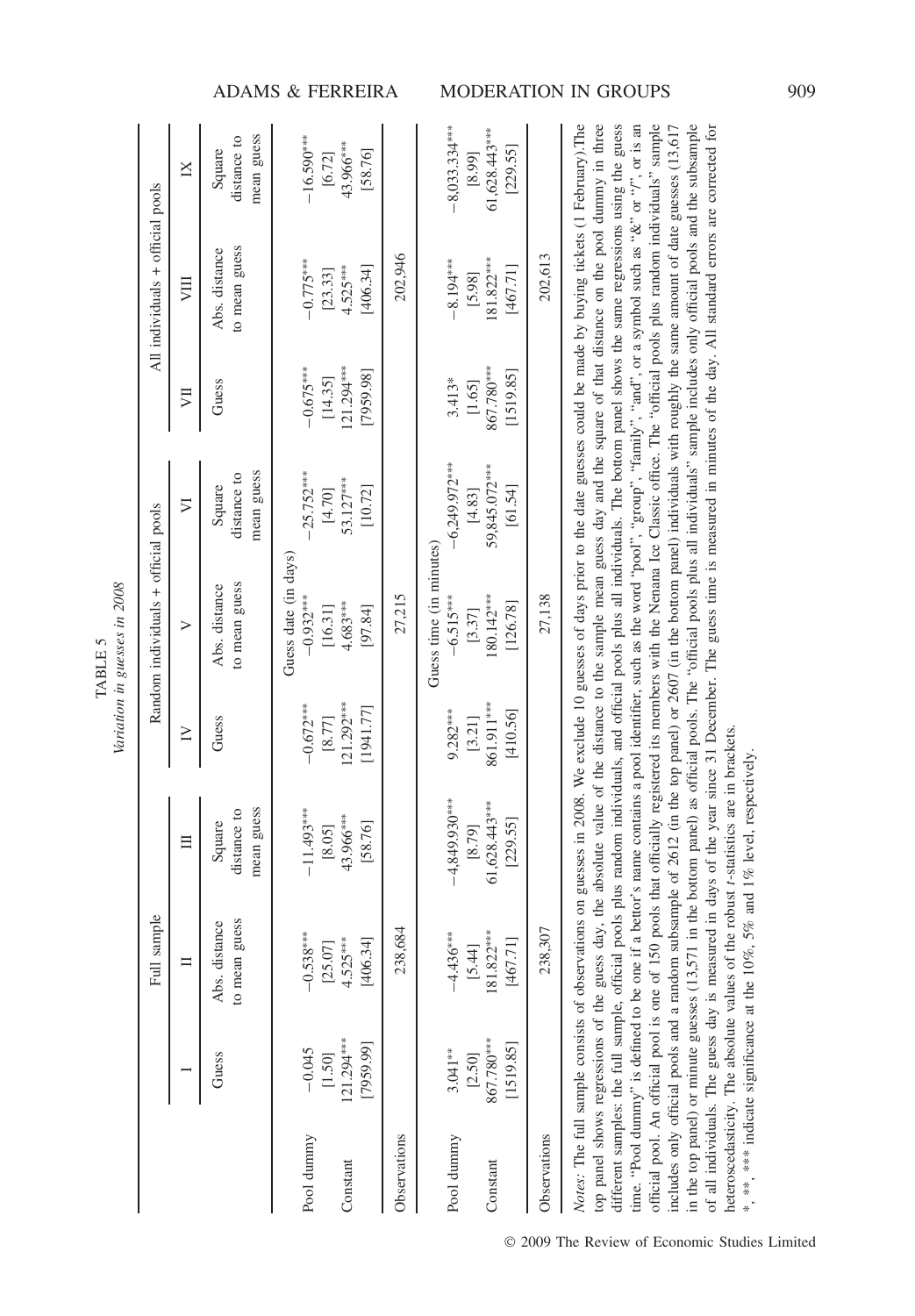all regressions using absolute and square distances as dependent variables.<sup>39</sup> The difference in variances between groups and individuals is similar to the one found in the 2002 data. For example, from Column III we find that the standard deviation for individuals is 0.93 day larger than the one for pools (in 2002, this difference was 0.9 day; see Table 1). Once we use the official pool classification compared to the full sample of individuals (Column IX), this difference increases to 1.4 days. Thus, our results suggest that potential measurement errors may have an effect of 0.5 day on the difference in standard deviations.<sup>40</sup>

Our conclusions from this section are as follows. First, as in 2002, the 2008 data unambiguously show that the distribution of pool guesses displays lower variability than the distribution of individual guesses, both for guess dates and for guess times. Thus, our results are robust to the choice of year. Second, our 2002 classification procedure correctly classifies all official pools in 2008 as pools. Third, at least in the 2008 data, consistent with an attenuation bias, potential measurement error in the classification of pools seems to reduce the differences in variances.

## 8. FINAL REMARKS

The main contribution of this paper is to compare individual and group outcomes in a setting in which group formation is endogenous. We use a unique dataset on guess portfolios to compare the decisions made by individual bettors to those by betting pools. We find that the decisions made by pools are more moderate than the decisions made by individuals. On average, individuals appear to rely less on historical information than groups. They also place more weight on outlying days and times than groups do. Both these pieces of evidence are consistent with the idea that group decisions are more moderate, either due to the fact that groups have to reach a compromise when their members disagree, or because individuals with extreme opinions are less likely to be part of a group, or both.

Our results may be special to situations in which participants behave in a risk or fun seeking way, and situations in which individuals can choose to act alone or with a group. But they are an important complement to the existing (usually experimental) literature on group decision making. Motivated by some of the findings in this literature, economists have recently displayed renewed interest in group decision-making biases such as risky shifts, group polarization and groupthink (see e.g. Eliaz, Ray and Razin, 2006; Glaeser and Sunstein, 2007; Benabou, 2008). ´ Consistent with the modern psychology literature, our results highlight that cognitive biases such as group polarization, risky shifts, and groupthink may not always be present, or may not always dominate other characteristics of group decision making that can lead to moderation in groups.

## APPENDIX: DATA CLEANING FOR 2002 DATA

We labelled name observations as possibly problematic if they were unique observations. For example, there were a series of guesses by BOB JOHNSON and a single guess by 8OB JOHNSON. This single guess was identified as problematic. These problem observations were checked manually one-by-one. Observations with wrong entries were fixed when the correct name was clear (as in 8OB JOHNSON).

39. In 2008, pools guessed on average earlier dates but later times of the day. As in 2002, these differences are economically small (again, on average pools and individuals guess the same day).

40. The measurement error in 2008 (except when using the official pools) is likely to be larger than in 2002, because we did not apply the same cleaning procedure nor cleaned as many observations by hand as we did in 2002 (due to the amount of time it would have taken).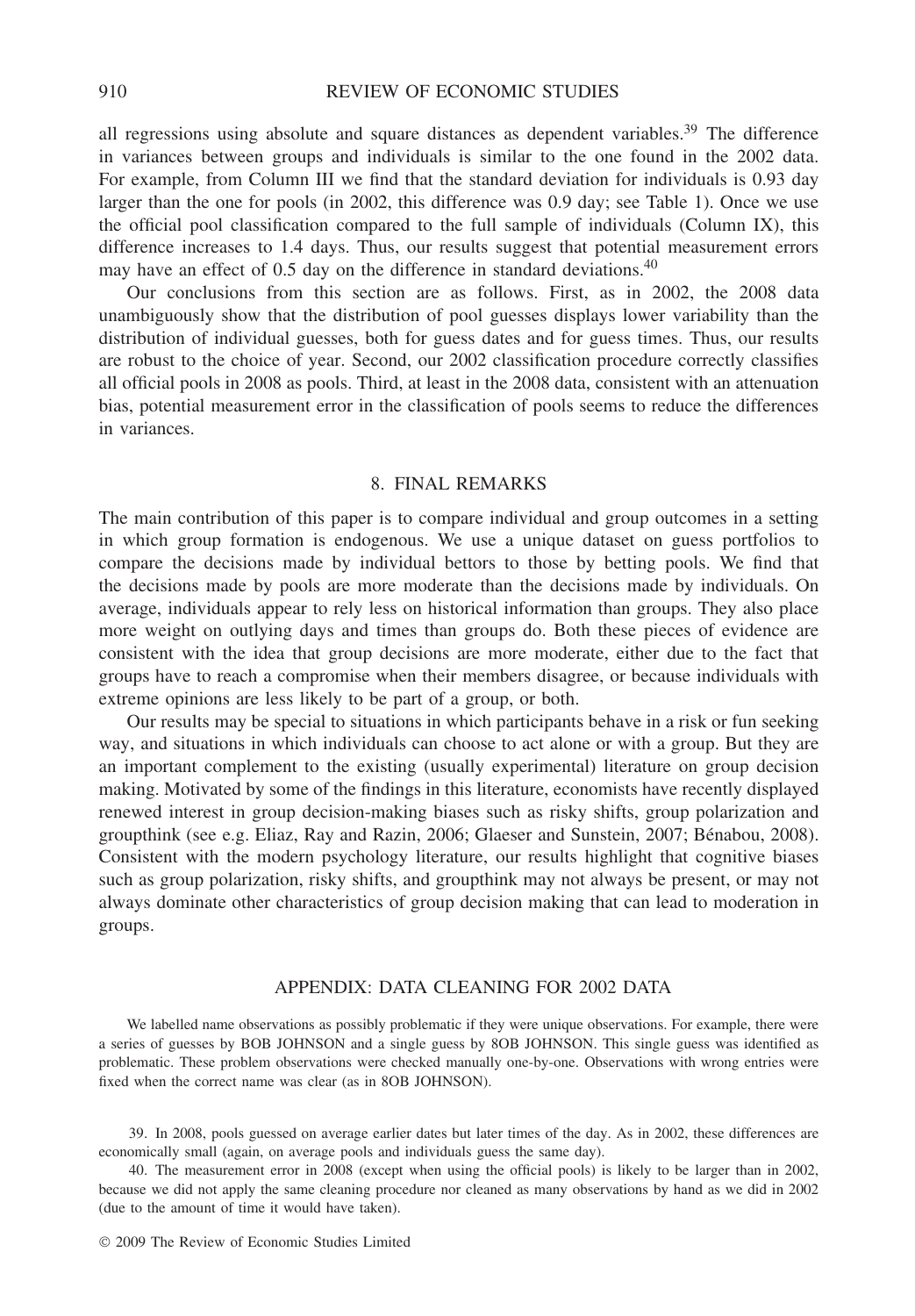For the final phase of the cleaning process we used a program to clean the names as follows. Each name was compared to every other name by comparing each character in the same position in each word; the number of character matches was saved. For instance, a comparison of BOB JOHNSON to 8OB JOHNSON results in ten matches, as all but the first characters match. These two words are then given a matching percentage of 91 (total matches  $=$ 10)/(length of word = 11). All words are compared and the highest matching percentage is recorded so that each word is associated with the word which it best matches. However, scanning errors sometimes change the length of the names, which creates a shifting problem for these comparisons. A common scanning error occurred when the character "M" scanned as "14". In a comparison of a name like MARY to 14ARY, the scanning error would not be picked up, because the program would make the following comparisons. First, "M" would be compared to "1", which is not a match. Then, "A" would be compared to "4", "R" to "A", and "Y" to "R", yielding zero matches. To help remedy this problem, we amended the program to also check for matches starting from the back of the words. Whichever matching percentage was higher between the forward check and the backward check was used as the matching percentage for those names. In order to increase the program's speed during this checking process, we only ran the backward check if the words were of different lengths. We also skipped checking words that differed in length by three or more letters, as it was highly unlikely that scanning errors could have accounted for such a large difference.

The next step was to determine whether we wanted to replace a name by its best match. If the matching name occurred more frequently than the original name in the list of guesses, it was less likely the product of scanning error than the original name. We therefore replaced the original name with its match only if the match percentage was greater than 85% and the matching name occurred more frequently than the original name.

One final issue was the possibility of an original name being replaced by a match name, which itself was replaced by its match name, as in the following example:

| Observation | Name        | Frequency in list of bets |
|-------------|-------------|---------------------------|
|             | Bob Johnso  |                           |
|             | Bob Johnson | 10                        |
|             | 80b Johnso  |                           |

In this case, the program will match Observation 1 with Observation 2, Observation 2 with Observation 1, and Observation 3 will match Observation 1. We will end up with the following:

| Observation | Name        | Frequency | Match name  | Match percentage                            |
|-------------|-------------|-----------|-------------|---------------------------------------------|
|             | Bob Johnso  |           | Bob Johnson | $1.0$ (10 matches/10 length)                |
| 2           | Bob Johnson | 10        | Bob Johnso  | $0.91$ (10 matches/11 length)               |
| 3           | 80b Johnso  |           | Bob Johnso  | $(9$ matches/10 length)<br>0.9 <sup>°</sup> |

The program would then replace the name in Observation 1 with the name in Observation 2, as they have a match percentage above 85 and Observation 2 occurs more frequently than Observation 1. Observation 2 will not be replaced as there is no name that occurs more frequently. The problem arises when Observation 3 is replaced with Observation 1, which is itself an incorrect name. We want Observation 3 to be replaced by Observation 1 only if Observation 1 is correct. Otherwise, we want Observation 3 to be replaced by the same replacement as Observation 1. The final portion of the code implements a chaining procedure, which solves this by replacing an original name with the final match of its match name.

After running the program, we determined that removing all spaces from the names would increase the efficiency and accuracy of the program. For example, two names that are clearly the same, such as BOB JO HNSO N and BOBJOHNSON would not match because their percentages were below the threshold due to errant spaces input by the scanner. We therefore reran the program after removing spaces in the names to obtain the final output of the cleaning program.

*Acknowledgements.* We benefited from comments on previous versions by Heitor Almeida, Jordi Blanes-i-Vidal, Tore Ellingsen, Thomas Kittsteiner, Don Morgan, Marco Ottaviani, Maitreesh Ghatak and Bruno Biais (the editors), and especially two anonymous referees. We thank Cherrie Forness, Manager of the Nenana Ice Classic, for providing us with copies of the List of Guesses and Amanda Wubbold for her assistance with the 2008 data. For excellent research assistance, we thank Elise Aatenir and especially Kyle Lewis.

## **REFERENCES**

ADAMS, R., ALMEIDA, H. and FERREIRA, D. (2005), "Powerful CEOs and their Impact on Corporate Performance", *Review of Financial Studies,* **18**, 1403–1432.

Arctic Science Journeys (1997), "Nenana Ice Classic", Radioscript, http://www.uaf.edu/seagrant/NewsMedia/97ASJ/ 04.29.97\_IceClassic.html.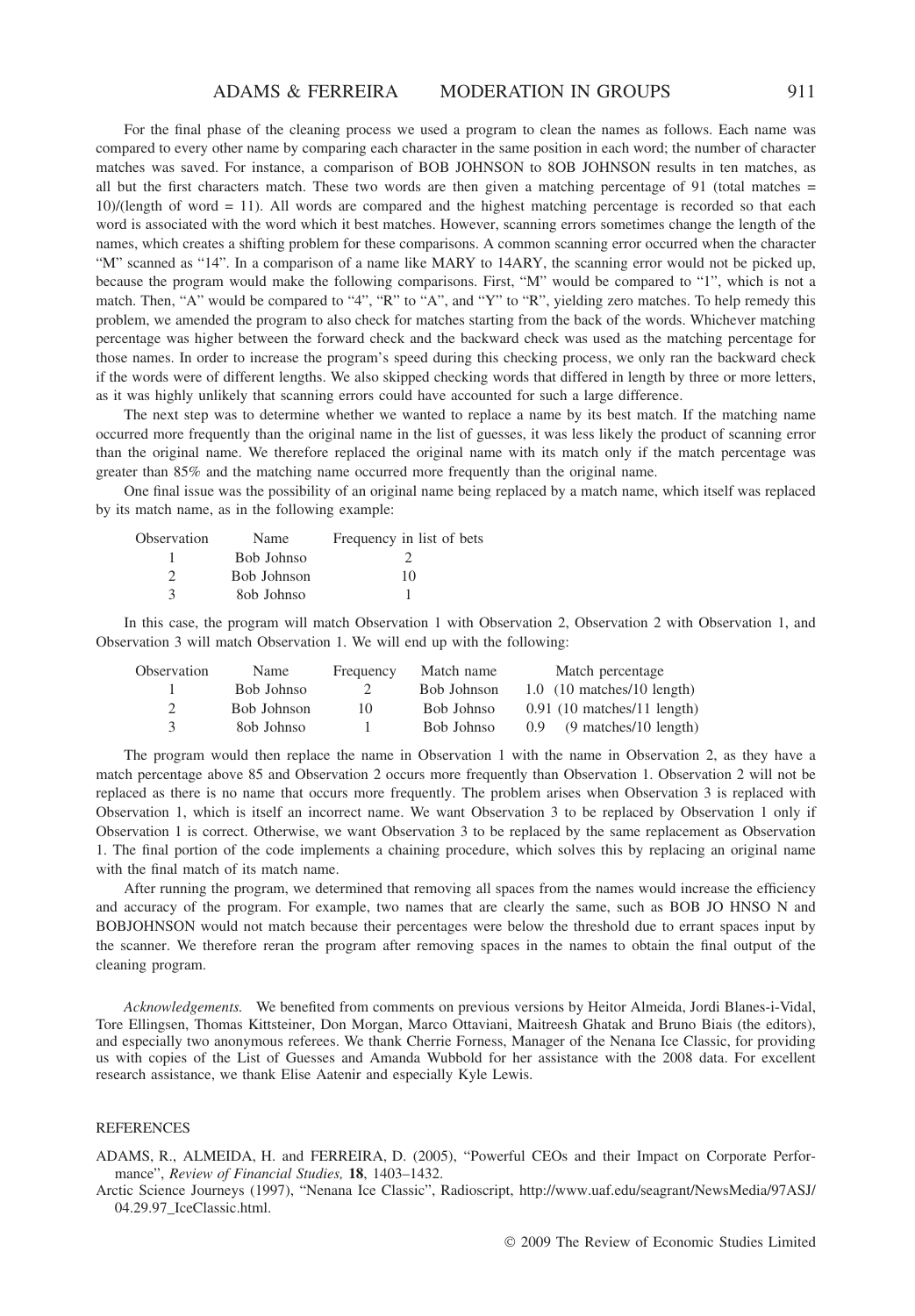- BÄR, M., KEMPF, A. and RUENZI, S. (2005), "Team Management and Mutual Funds" (CFR Working Paper No. 05-10, Cologne).
- BARBER, B. M., HEATH, C. and ODEAN, T. (2003), "Good Reasons Sell: Reason-Based Choice Among Group and Individual Investors in the Stock market", *Management Science,* **49**, 1636–1652.
- BENABOU, R. (2008), "Groupthink: Collective Delusions in Organizations and Markets" (Working Paper, Princeton ´ University).
- BLINDER, A. S. and MORGAN J. (2005), "Are Two Heads Better than One? Monetary Policy by Committee", *Journal of Money, Credit and Banking,* **37**, 789–812.
- BONE, J., HEY, J. and SUCKLING, J. (1999), "Are Groups More (or Less) Consistent than Individuals?" *Journal of Risk and Uncertainty,* **18**, 63–81.
- CASON, T. N. and MUI, V. L. (1997), "A Laboratory Study of Group Polarization in the Team Dictator Game", *Economic Journal,* **107**, 1465–1483.
- DALY, J. (2001), "The Nenana Ice Classic: Betting on Warming", Web Document, http://www.john-daly.com/ nenana.htm.
- ELIAZ, K., RAY, D. and RAZIN, R. (2006), "A Decision-Theoretic Basis for Choice Shifts in Groups", *American Economic Review,* **96**, 1321–1332.
- FARRELL, L., HARTLEY, R., LANOT, G. and WALKER, I. (2000), "The Demand for Lotto: The Role of Conscious Selection", *Journal of Business and Economic Statistics,* **18**, 228–241.
- FINKEL, M. (1998), "This Break-up Is the Talk of the Town: When the River Thaws in Nenana, Alaska, a Pile of Money Changes Hands", *Sports Illustrated Magazine,* **88**, R12.
- FORBES, D. and MILLIKEN, F. (1999), "Cognition and Corporate Governance: Understanding Boards of Directors as Strategic Decision-Making Groups", *Academy of Management Review,* **24**, 489–505.
- FORREST, D., SIMMONS, R. and CHESTERS, N. (2002), "Buying a Dream: Alternative Models of Demand for Lotto", *Economic Inquiry,* **40**, 485–496.
- GLAESER, E. L. and SUNSTEIN, C. R. (2007), "Extremism and Social Learning" *Journal of Legal Studies,* (forthcoming).
- HAMILTON, B. H., NICKERSON, J. A. and OWAN, H. (2003), "Team Incentives and Worker Heterogeneity: An Empirical Analysis of the Impact of Teams on Productivity and Participation", *Journal of Political Economy,* **111**, 465–497.
- JANIS, I. (1982), *Groupthink: Psychological Studies of Policy Decisions and Fiascoes* (Boston: Houghton Mifflin).
- KERR, N. (1992), "Group Decision Making at a Multialternative Task: Extremity, Interfaction Distance, Pluralities, and Issue Importance", *Organizational Behavior and Human Decision Processes,* **52**, 64–95.
- KOCHER, M., STRAUß, S. and SUTTER, M. (2006), "Individual or Team Decision-Making–Causes and Consequences of Self-Selection", *Games and Economic Behavior,* **56**, 259–270.
- KOCHER, M. G. and SUTTER, M. (2005), "The Decision Maker Matters: Individual versus Group Behavior in Experimental Beauty-Contest Games", *Economic Journal,* **115**, 200–223.
- KOGAN, N. and WALLACH, M. (1966), "Modification of Judgmental Style Through Group Interaction", *Journal of Personality and Social Psychology,* **4**, 165–174.
- LEVINE, J. M. and MORELAND, R. L. (1998), "Small Groups", in Gilbert, D. T., Fiske, S. T. and Lindzey, G. (eds.) *The Handbook of Social Psychology*, 4th edn, vol 2 (New York: McGraw-Hill) 415–469.
- MOSCOVICI, S. and ZAVALLONI, M. (1969), "The Group as a Polarizer of Attitudes" *Journal of Personality and Social Psychology,* **12**, 125–135.
- Nenana Ice Classic (2002), *List of Guesses* (Alaska: Nenana).
- OTTAVIANI, M. and SORENSEN, P. N. (2006), "The Strategy of Professional Forecasting", *Journal of Financial Economics,* **81**, 441–466.
- O'RONAIN, M. (2002), "The Nenana Ice Classic 2002 or How to Lose Money Gambling on Global Warming", Web Document, http://www.numberwatch.co.uk/nenana\_ice\_classic\_2002.htm.
- PRATHER, L. J. and MIDDLETON, K. L. (2002), "Are N+1 Heads Better than One? The Case of Mutual Fund Managers", *Journal of Economic Behavior and Organization,* **47**, 103–120.
- RICHARDS, B. (1995), "Forget the Calendar, Alaskans Bet They Can Spot Spring: This Is the Season for Wagers On When the Tanana Ice–and Winter–Will Break", *The Wall Street Journal,* 20 April, A1.
- ROCKENBACH, B., SADRIEH, A. and MATHAUSCHEK, B. (2007), "Teams Take the Better Risks", *Journal of Economic Behavior and Organization,* **63**, 412–422.
- SAGARIN, R. and MICHELI, F. (2001), "Climate Change in Nontraditional Data Sets", *Science,* **294**, 811.
- SAH, R. K. and STIGLITZ, J. (1986), "The Architecture of Economic Systems: Hierarchies and Polyarchies", *American Economic Review,* **76**, 716–727.
- SAH, R. K. and STIGLITZ, J. (1991), "The Quality of Managers in Centralized versus Decentralized Organizations", *Quarterly Journal of Economics,* **106**, 289–295.
- SAUER, R. (1998), "The Economics of Wagering Markets", *Journal of Economic Literature,* **36**, 2021–2064.
- STONER, J. F. A. (1968), "Risky and Cautious Shifts in Group Decisions" *Journal of Experimental Social Psychology,* **4**, 442–459.
- SUNSTEIN, C. R. (2002), "The Law of Group Polarization", *Journal of Political Philosophy,* **10**, 175–195.
- SUROWIECKI, J. (2005), *The Wisdom of Crowds* (New York: Anchor Books).
- SUTTER, M. (2005), "Are Four Heads Better Than Two? An Experimental Beauty-Contest Game with Teams of Different Size", *Economics Letters,* **88**, 41–46.

© 2009 The Review of Economic Studies Limited